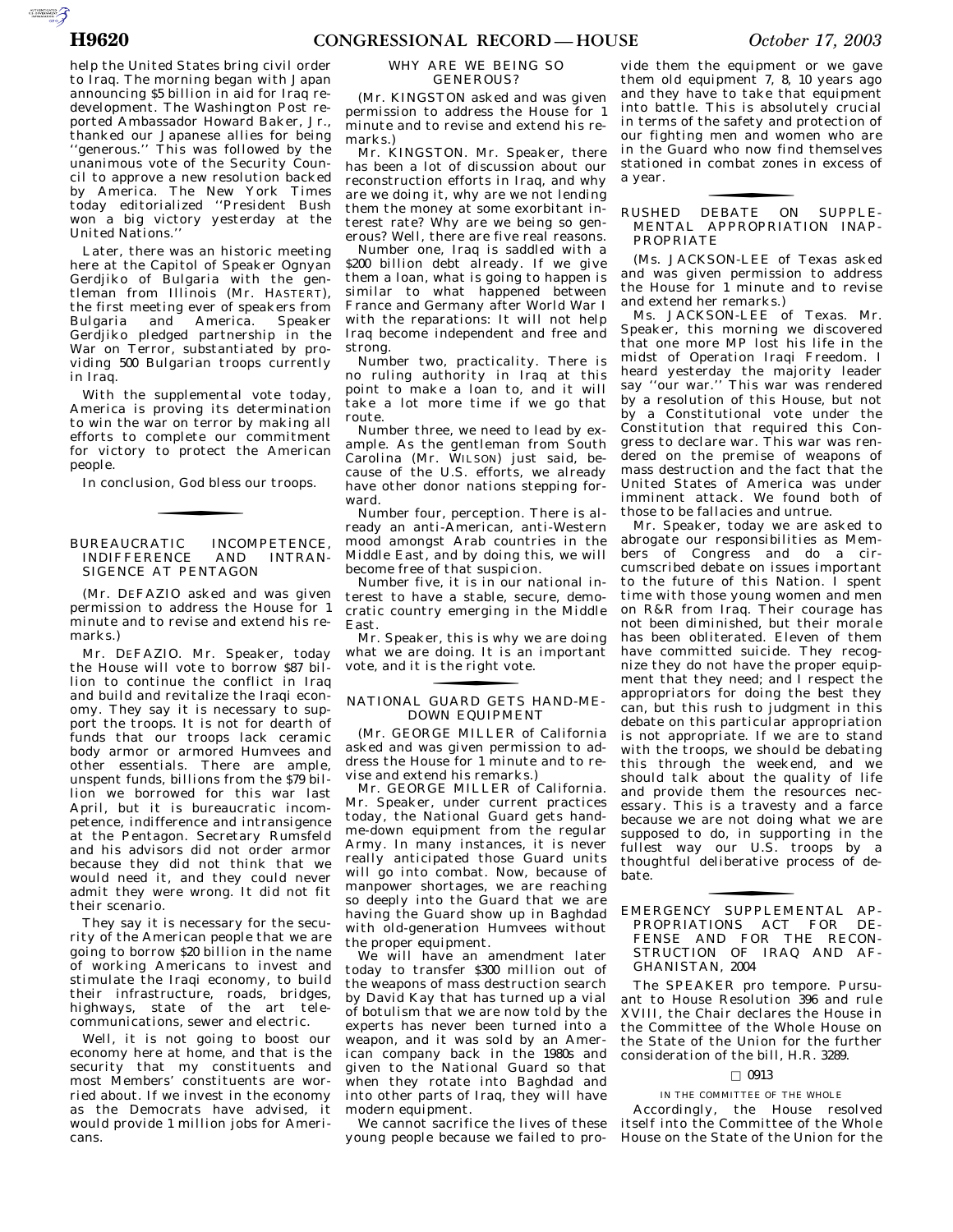further consideration of the bill (H.R. 3289) making emergency supplemental appropriations for defense and for the reconstruction of Iraq and Afghanistan for the fiscal year ending September 30, 2004, and for other purposes, with Mr. LATOURETTE in the chair.

The Clerk read the title of the bill.

The CHAIRMAN. When the Committee of the Whole rose on Thursday, October 16, 2003, the bill had been read through page 2, line 2, and amendments considered under a previous order of the House had been disposed of.

Pursuant to the order of the House of that day, before consideration of any other amendment, except pro forma amendments by the chairman or ranking minority of the Committee on Appropriations or their designees for the purpose of debate, it shall be in order to consider the following amendments: An amendment by the gentleman from Wisconsin (Mr. KIND) or the gentleman from Maryland (Mr. CARDIN); an amendment by the gentlewoman from California (Ms. MILLENDER-MCDONALD); an amendment by the gentleman from Pennsylvania (Mr. HOEFFEL); an amendment by the gentlewoman from Texas (Ms. JACKSON-LEE); an amendment by the gentleman from Minnesota (Mr. RAMSTAD) or the gentleman from Kansas (Mr. MOORE); an amendment by the gentlewoman from California (Mrs. TAUSCHER); an amendment by the gentleman from Michigan (Mr. STUPAK); an amendment by the gentleman from Texas (Mr. REYES); an amendment by the gentleman from Oregon (Mr. DEFAZIO); an amendment by the gentleman from New York (Mr. WEINER); an amendment by the gentleman from Florida (Mr. DEUTSCH); an amendment by the gentlewoman from New York (Ms. VELÁZQUEZ); and an amendment by the gentleman from California (Mr. SHERMAN).

Each such amendment may be offered only by a Member designated or a designee, shall be debatable for 10 minutes, equally divided and controlled by the proponent and an opponent, shall not be subject to amendment, and shall not be subject to a demand for division of the question.

AMENDMENT OFFERED BY MR. KIND

Mr. KIND. Mr. Chairman, I offer an amendment.

The Clerk read as follows:

Amendment offered by Mr. KIND:

Page 48, after line 21, insert the following: SEC. 2213. The dollar amounts otherwise provided in this chapter under the heading 'IRAQ RELIEF AND RECONSTRUCTION FUND'', are each reduced by 50 percent.

The CHAIRMAN. Pursuant to the order of the House of Thursday, October 16, 2003, the gentleman from Wisconsin (Mr. KIND) and the gentleman from Arizona (Mr. KOLBE) each will control 5 minutes.

The Chair recognizes the gentleman from Wisconsin (Mr. KIND).

Mr. KIND. Mr. Chairman, I yield myself 21⁄2 minutes.

Mr. Chairman, last week I had the opportunity to travel to Iraq visiting

our troops in the field, and they are doing an incredible job under difficult and dangerous circumstances. Clearly, our Nation is paying a very high price in both lives and money due to the unilateral action that was taken in Iraq. Their high level of sacrifice, quite frankly, has not been met by the high level of planning that is required for this mission. I believe we have been derelict in our duty in Congress in demanding more accountability and more justification in regards to the expenditure and the use of the funds that are before us today and have been appropriated earlier this year.

That is why the gentleman from Maryland (Mr. CARDIN) and I are offering this amendment which could be titled The Enhanced Accountability and Detailed Accounting Amendment, which would slash the reconstruction funds by one-half, not because we do not believe in the mission, but because we believe the administration should come before Congress to justify in a detailed fashion what current funds are being used for and what future funds are being requested and for what purpose.

The World Bank and IMF released a report last week that indicated that for the next year in Iraq, we cannot spend, more than \$5 billion without running into difficulty, and yet we have a  $$20$ billion reconstruction request before us today.

As a member of the Committee on the Budget, it has been very frustrating trying to get detailed listings of the amount of money being spent and for what purpose. Mr. Zakheim, Comptroller for Defense, indicated yesterday before us that it was the administration's intent to keep coming to Congress for future supplemental requests which do not have to be offset, which will result in more deficit financing, instead of budgeting it in the normal budget process.

We think it should be budgeted with future requests. I also believe by slashing funds by one-half, we would encourage greater savings and cost efficiencies.

I met with Kuwaiti officials last week who indicated that they did not understand what the administration was doing in Iraq. They were sitting on multiple 3,000 megawatt generators not being used and not being requested by the United States for use in Iraq. They are also sitting on multiple desalinization machines that could be used in Iraq to help with clean water difficulties; but again, they were not being asked to contribute.

General Petraeus of the 101st Airborne, when he discovered from U.S. engineers that it was going to cost somewhere between \$15–\$20 million to restore a cement factory in northern Iraq went out and talked to local Iraqi officials and was able to get the job done for \$80,000.

I believe this Congress has an obligation to the American taxpayer, an obligation to our children and to our

grandchildren to ask questions and to demand accountability in regards to the use of these reconstruction funds, and I would encourage support for my amendment.

Mr. Chairman, I yield the balance of my time to the gentleman from Maryland (Mr. CARDIN), one of the most fiscally responsible Members of this Congress.

Mr. CARDIN. Mr. Chairman, I thank the gentleman from Wisconsin (Mr. KIND) for offering this amendment. The gentleman has brought forward an important amendment that I hope we will consider and pass.

Regardless of how one may feel in support of the supplemental appropriation, I hope we all agree that reconstruction aid requires a higher level of scrutiny. That is exactly what this amendment does. It provides 50 percent of the money now. That is consistent with the analysis of the World Bank, the United Nations, and the International Monetary Fund as to how much funds can effectively be used by Iraq in the next year. It is consistent with our initiative to get our allies to pay a larger share of the reconstruction act.

The vote in the United Nations Security Council yesterday was encouraging. If Members believe our allies should be paying more of these reconstruction funds, Members should support the Kind amendment.

It is also consistent with our desire to have the Iraqis repay some of this money. We know that the other body has already taken action in that regard. If Members believe that we should be considering whether the Iraqis have the resources to repay some of these funds later, then Members should support the Kind amendment.

It is consistent with our responsibility for oversight. It is our responsibility to make sure these monies are properly spent, to monitor the use and get more accounting. If Members believe we should exercise that responsibility, they should support the Kind amendment.

It also allows us to get a plan from the administration to transfer authority to the Iraqis and bring our troops home. We should have that information. This amendment is consistent with that request.

Then if more funds are needed, this body can take it up with the condition, and in the form, that is consistent with the goals that we are trying to achieve. At that time, the Congress can take up additional resources and act on that request. I urge my colleagues to support this amendment. It is the right thing for us to do in order to successfully complete our mission in Iraq.

Mr. KOLBE. Mr. Chairman, I yield myself such time as I may consume.

I rise in opposition to the amendment, and would like to point out that this is a little different amendment than we originally thought we would be looking at today.

This issue was debated twice yesterday on this floor, once with the Obey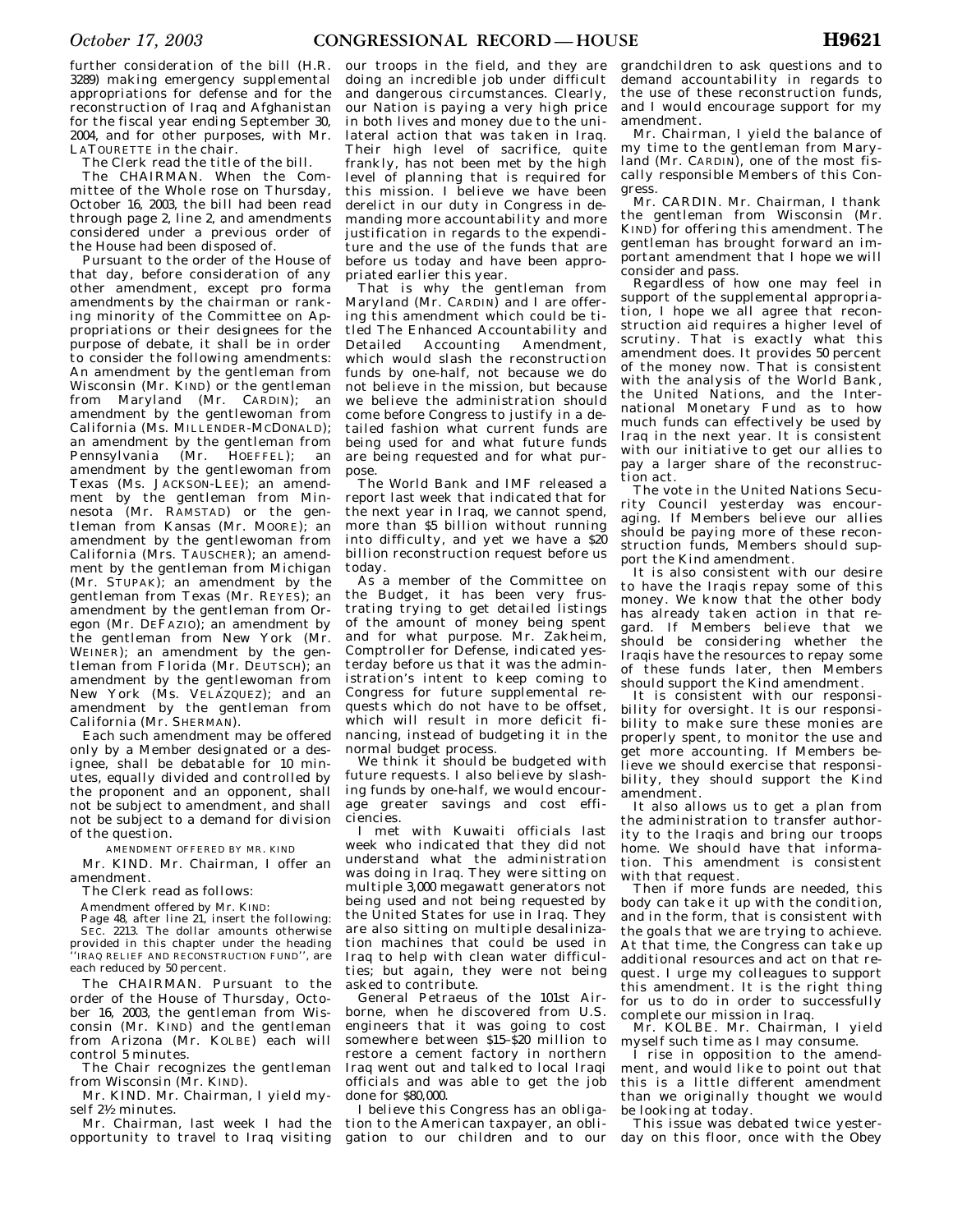amendment which would have cut the amount by half and put some in loans, the other time during debate on the amendment offered by the gentleman from Indiana (Mr. PENCE) which would have done the same thing. We have had a lot of discussion about the idea of how much we should have and whether we should reduce it, and whether some should be in the form of a loan or not. I believe that issue has been dispensed with.

I have just heard a couple of arguments from the other side that this amendment will require more scrutiny. Where in the words here does it require any more scrutiny? It just says it will cut it by 50 percent. It says that we think that the Committee on Appropriations' work is insufficient, we are just going to cut it in half.

Where does it say that it is going to require some repayment by the Iraqis? There is nothing in here about repayment or loans. It just says we are going to take the aid and the assistance we are going to provide to the Iraqis, and we are going to slice it exactly in half because we think that they do not really need that money for reconstruction.

Mr. Chairman, what we have heard over the last several days, and I know I am sounding like a broken record by repeating this, as General Abizaid, Ambassador Bremer, and many others have told us over and over again, every dollar for reconstruction is just as important as every dollar we provide to our men and women in uniform in Iraq. It is just as important.

If we are going to get our men and women home from Iraq, we have to turn the security of the country over to the Iraqis, and that means we have to train the Iraqis. We have to train the police force and the national army. If we are going to get our men and women home, we have to restore the Iraq economy and put Iraq back on its feet. Cutting the assistance to Iraq in half is not the way to accomplish that. If we want to be sure that our men and women in uniform stay in Iraq a lot longer, this is the amendment Members want to vote for.

I have great respect for the gentlemen who have offered this amendment, they are very thoughtful people, but I must say this amendment is absolutely the wrong direction. It does not accomplish what they want. It does not accomplish the kind of scrutiny they want, which is what we will find in the general provisions of the bill. We have a lot of oversight. We have more reporting, we have more oversight requirements, we have requirements that if there are changes in the amount of the funds, if it is moved from one to the other, there has to be notification to the Congress. We are doing that oversight. That is the responsibility of Congress. But cutting the amount of assistance to Iraq in half is not the way to proceed. I urge my colleagues to reject this amendment.

Mr. Chairman, I yield back the balance of my time.

the amendment offered by the gentleman from Wisconsin (Mr. KIND).

The question was taken; and the Chairman announced that the noes appeared to have it.

Mr. KIND. Mr. Chairman, I demand a recorded vote.

The CHAIRMAN. Pursuant to clause 6 of rule XVIII, further proceedings on the amendment offered by the gentleman from Wisconsin (Mr. KIND) will be postponed.

AMENDMENT OFFERED BY MR. STUPAK

Mr. STUPAK. Mr. Chairman, I offer an amendment.

The Clerk read as follows:

Amendment offered by Mr. STUPAK:

In the paragraph in chapter 1 of title I under the heading ''Military Personnel, Army'', insert after the dollar amount the following: "(increased by \$188,420,000)'

In the paragraph in chapter 1 of title I under the heading ''Military Personnel, Navy'', insert after the dollar amount the following: "(increased by \$12,616,000)'

In the paragraph in chapter 1 of title I under the heading ''Military Personnel, Marine Corps'', insert after the dollar amount the following: "(increased by \$11,643,000)'

In the paragraph in chapter 1 of title I under the heading ''Military Personnel, Air Force'', insert after the dollar amount the following: "(increased by \$52,322,000)"

In the paragraph in chapter 2 of title II under the heading ''Iraq Relief and Reconstruction Fund'', insert after the aggregate dollar amount the following: ''(reduced by \$1,007,000,000)''

Mr. STUPAK (during the reading). Mr. Chairman, I ask unanimous consent that the amendment be considered as read and printed in the RECORD.

The CHAIRMAN. Is there objection to the request of the gentleman from Michigan?

There was no objection.

The CHAIRMAN. Pursuant to the order of the House of Thursday, October 17, 2003, the gentleman from Michigan (Mr. STUPAK) and a Member opposed each will control 5 minutes.

The Chair recognizes the gentleman from Michigan (Mr. STUPAK).

Mr. STUPAK. Mr. Chairman, I yield myself such time as I may consume.

I ask that my amendment to provide a \$1,500 bonus to the men and women who have served in Iraq be joined by the gentleman from Pennsylvania (Mr. DOYLE), the gentleman from Washington (Mr. INSLEE), the gentleman from Texas (Mr. LAMPSON), the gentleman from California (Mr. CARDOZA), and the gentlewoman from Minnesota (Ms. MCCOLLUM), and all those who have cosponsored my base bill, H.R. 3051. They have all asked to join with me in providing this bonus to the men and women who have served in Iraq and Afghanistan during fiscal year 2004.

This amendment provides a \$265 million increase in the base pay for all of our military services' troops. This is the amount that is needed to provide a \$1,500 bonus to each person serving, including our National Guard and Reserve units serving in Iraq or Afghanistan.

This \$1,500 bonus is paid for by cutting the appropriate sum from the bill,

The CHAIRMAN. The question is on from the amount set aside to import petroleum products into Iraq. In this \$87 billion supplemental appropriation for Iraq, we surely can afford to boost the pay of the service men and women by \$1,500.

What this amounts to when we look at the total bill, for every \$328.30, we are giving our troops \$1. Certainly, we can afford \$1 for every \$328 we spend in Iraq and Afghanistan. Our troops are really carrying the true burden of our commitment to Iraq and Afghanistan, and at least we can give them \$1 compared to \$328 which we are pouring into Iraq and Afghanistan.

Our soldiers have lived basically in nearly primitive conditions. We had an amendment yesterday on the floor, the Obey amendment, which would increase the quality of life for our Armed Services while there, and when they come home. Unfortunately, that amendment was defeated. This is an opportunity to show our troops that this Congress is united behind them in the service they are providing.

These deployments that we are now undertaking of our troops, our Guard and our Reserve units, is the longest deployment we have had of military personnel since Vietnam. They have now been deployed for up to a year in Afghanistan and Iraq. Recently, the Pentagon provided a 2-week leave for our troops after they serve 12 months. We know some 700 soldiers a day come back to the United States. They are only paid to fly into BWI, Baltimore-Washington International Airport, and then they are stuck. If their family is in Michigan, Iowa, Tennessee, they have no way of getting home. They do not even get a government rate to finish the trip home. The military does not provide a ticket for them to see their families.

And how about our National Guard and Reserve units over in Iraq and Afghanistan, first they were only going to be called up for a few months, then 6 months, and now it is a year. While our National Guard and Reserve units are proud to serve, and are willing to leave their civilian jobs to serve, how do they support their families back home, when they leave their civilian jobs?

In my district, National Guard Unit 1437 from Slt. St. Marie, Michigan, just came back. They told me about the financial hardship it is to make ends meet at home while they are over in Iraq.

## $\square$  0930

Right now the U.S. Army Reserve Unit 652, a bridge-building unit, is in Iraq. It is from the Harvey and Marquette, Michigan area. What about their financial burdens? What about the financial burdens we place on the families? Well, this \$1,500 bonus is not going to solve all of these financial burdens for these people, and I do not believe that asking for \$1 out of every \$328 we are going to pour into Iraq and Afghanistan, to give our troops \$1 is asking too much.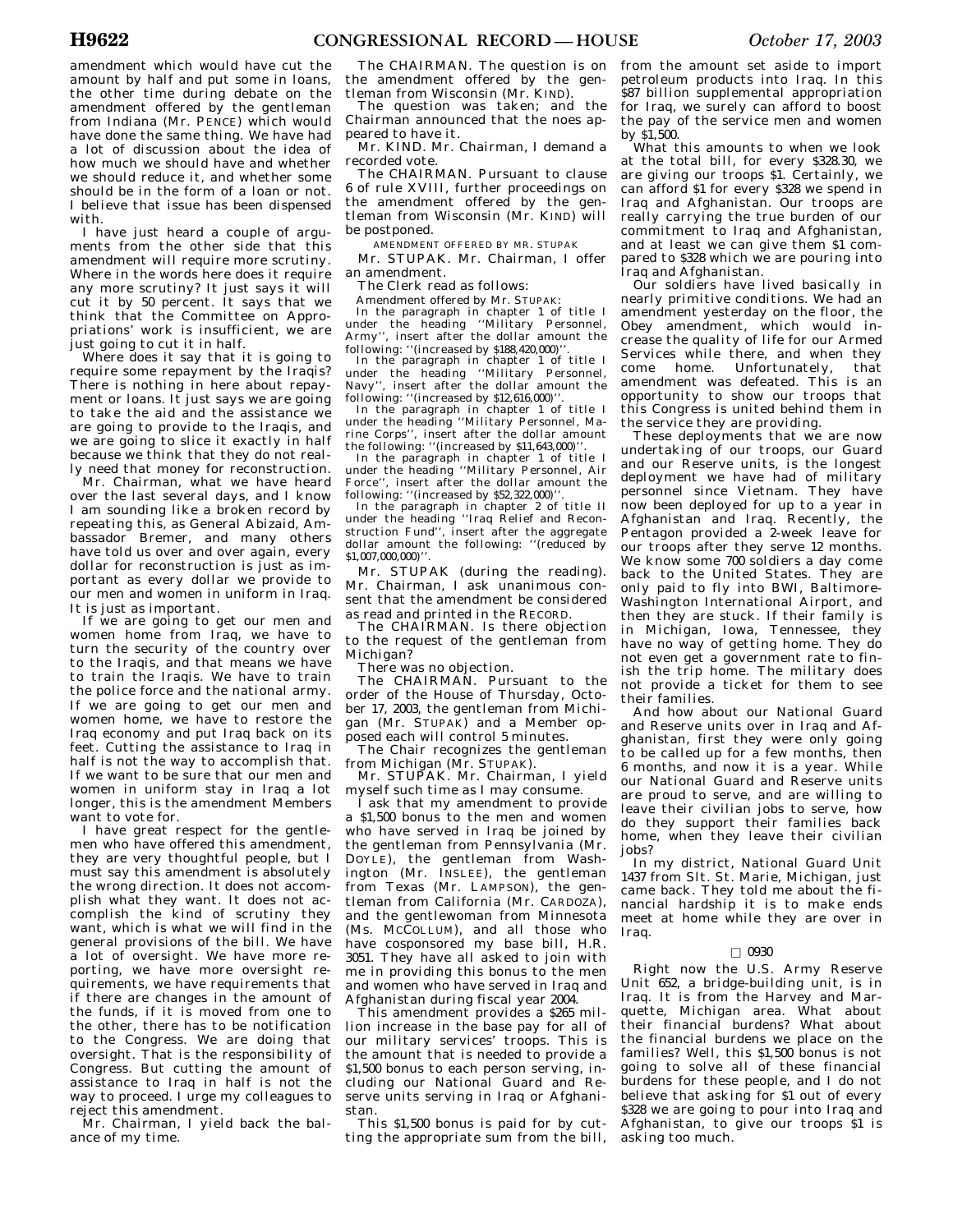Again, to pay for this, in the amendment we propose to cut the oil import into Iraq. Iraq possesses the second largest oil reserves in the world. I did not know why we even have to import into Iraq, but I think we should at least be able to cut that and provide this bonus to these people.

I know some may argue that Iraq may not have enough diesel fuel or kerosene to see them through the winter. Therefore, we somehow ask the American taxpayers to make sure that they will have the diesel and kerosene to get through this winter to heat their homes. But what about our own energy needs here in this country? What about this winter? Heating oil, natural gas, and propane is expected to go sky high, and we will be in short supply here at home. Americans will be scraping and sacrificing to get through the winter. The Iraqis should at least share in this sacrifice when it comes to their oil needs.

Mr. Chairman, it still does not make much sense to me to have oil imported into Iraq which, again, possesses the second largest oil reserves in the world.

Mr. YOUNG of Florida. Mr. Chairman, I claim the time in opposition to the amendment, and I yield myself such time as I may consume.

Mr. Chairman, on the first amendment offered today, the amendment offered actually was different than the one that we had agreed to last night in the unanimous consent request, and that is okay; we have no problem with that. But I would just ask my colleagues that in the event that any amendment that they would offer, if it is different than the one that we agreed to last night, please let us know that when they actually offer the amendment, so that we are prepared to deal with the proper amendment.

Mr. Chairman, I ask unanimous consent that the balance of the time be controlled by the gentleman from California (Chairman LEWIS) of the Subcommittee on Defense.

The CHAIRMAN. Is there objection to the request of the gentleman from Florida?

There was no objection.

Mr. LEWIS of California. Mr. Chairman, I yield myself such time as I may consume. Good morning, Mr. Chairman, and welcome back. The Chairman carried forward a very full day yesterday, and we appreciate his help.

This amendment, and amendments like it that we have seen much of the day yesterday, is a very appealing sort of amendment, for it essentially says we have money in this package, and why do we not take some of it and add additional funding for our troops one way or another. Obviously, that has appeal.

The gentleman from Michigan (Mr. STUPAK) is a very fine Member from Michigan and he has expressed his concern about the troops before. Yesterday I heard people who had never expressed concern for our troops and, in fact, had not even voted for our bill in the past

who were suddenly very, very concerned, and that is a little disconcerting. The gentleman from Pennsylvania (Mr. MURTHA) and I, my colleague and partner, have made every effort in this package and packages before it to aggressively increase funding available for our troops, especially those who are serving our country overseas and those who are in harm's way.

This specific proposal adds \$265 million to the military personnel accounts. It suggests that it is enough to pay for a \$1,500 bonus for each serviceman who is in the region. The offset is to reduce \$1 billion for the reconstruction effort in Iraq.

I must say, one of the strongest arguments regarding this, besides the fact that we have done everything we can to help our troops in the previous bills and in this one, is the reality that the experts, the generals in charge of our military effort over there, say that their number one priority is reconstruction, because it is the way to, first of all, secure our troops while they are there and, secondly, the way to make certain they get home as quickly as possible is to see the economy of Iraq move forward, get it back on track, and that is part of what this bill is about.

Mr. MURTHA. Mr. Chairman, will the gentleman yield?

Mr. LEWIS of California. I yield to the gentleman from Pennsylvania.

Mr. MURTHA. Mr. Chairman, I know that there is no one in this Chamber who has more concern about the Reserve and Guard than the gentleman from Michigan (Mr. STUPAK). He has units that have been deployed, as all of us have. I am getting questions and concerns from the families in my district, and all over the country they are writing to me. I had a 67-year-old say that he was retired for 10 years and they were trying to call him back.

But I do not think as hard as we work for pay, I do not think an amendment like this helps us. I think we really have a problem. I know we all want to help the troops, but we struggle all the time trying to make sure we balance out the money they make. I just do not think this is the right way to do it. I think what we have to do is certainly take a look at it, working with the services themselves.

Mr. Chairman, 65 percent of our money right now goes to personnel. We put a big health care package in. Our subcommittee works helping the troops; that is what we concentrate on. I think it is just something we cannot accept. I would ask the Members to vote against this amendment, no matter how all of us would like to see the troops get more money.

Mr. LEWIS of California. Mr. Chairman, I yield such time as he may consume to the gentleman from Arizona (Mr. KOLBE).

Mr. KOLBE. Mr. Chairman, I thank the gentleman from Pennsylvania for his comments.

Mr. Chairman, here we go again. The last amendment cut 50 percent of the reconstruction dollars; this only cuts 1 billion of the dollars out of reconstruction. But I am still left with the question, what is it that members do not understand regarding the importance of reconstruction assistance? We have been told over and over again by our commanders, by everybody that is out there, that the dollars we are spending on reconstruction is part of national security. It is just as important as what we do for our Guard and Reserves. It is just as important as what we do in terms of providing ammunition and vehicles and all the armor and the other items that are needed by our troops that are over there.

The reconstruction is a vital part of this program; and if we short that, all we are doing is saying to the men and women in uniform who are there in Iraq that we are going to leave you there better off, with maybe more creature comforts, maybe with more vehicles, but we are going to leave you in this bleak, hostile landscape.

Where is this billion coming from? Is it coming from what we are going to do to try to create a new constitution? Is it coming from the governing council? Is it coming from the kerosene funding? Is it coming from the clean water for the children over there? Where is it coming from?

Mr. Chairman, to take this money out of the reconstruction is the wrong approach. We should not be doing that. I hope my colleagues will reject this amendment.

The CHAIRMAN. All time for debate has expired.

The question is on the amendment offered by the gentleman from Michigan (Mr. STUPAK).

The question was taken; and the Chairman announced that the noes appeared to have it.

Mr. STUPAK. Mr. Chairman, I demand a recorded vote.

The CHAIRMAN. Pursuant to clause 6 of rule XVIII, further proceedings on the amendment offered by the gentleman from Michigan (Mr. STUPAK) will be postponed.

AMENDMENT OFFERED BY MR. DEFAZIO

Mr. DEFAZIO. Mr. Chairman, I offer an amendment.

The Clerk read as follows:

Amendment offered by Mr. DEFAZIO:

At the end of the bill (before the short title), insert the following:

SEC. . None of the funds made available in this Act may be used for the participation of Iraq in the Organization of Petroleum Exporting Countries (OPEC).

Mr. DEFAZIO (during the reading). Mr. Chairman, I ask unanimous consent that the amendment be considered as read and printed in the RECORD.

The CHAIRMAN. Is there objection to the request of the gentleman from Oregon?

There was no objection.

The CHAIRMAN. Pursuant to the order of the House of Thursday, October 16, 2003, the gentleman from Oregon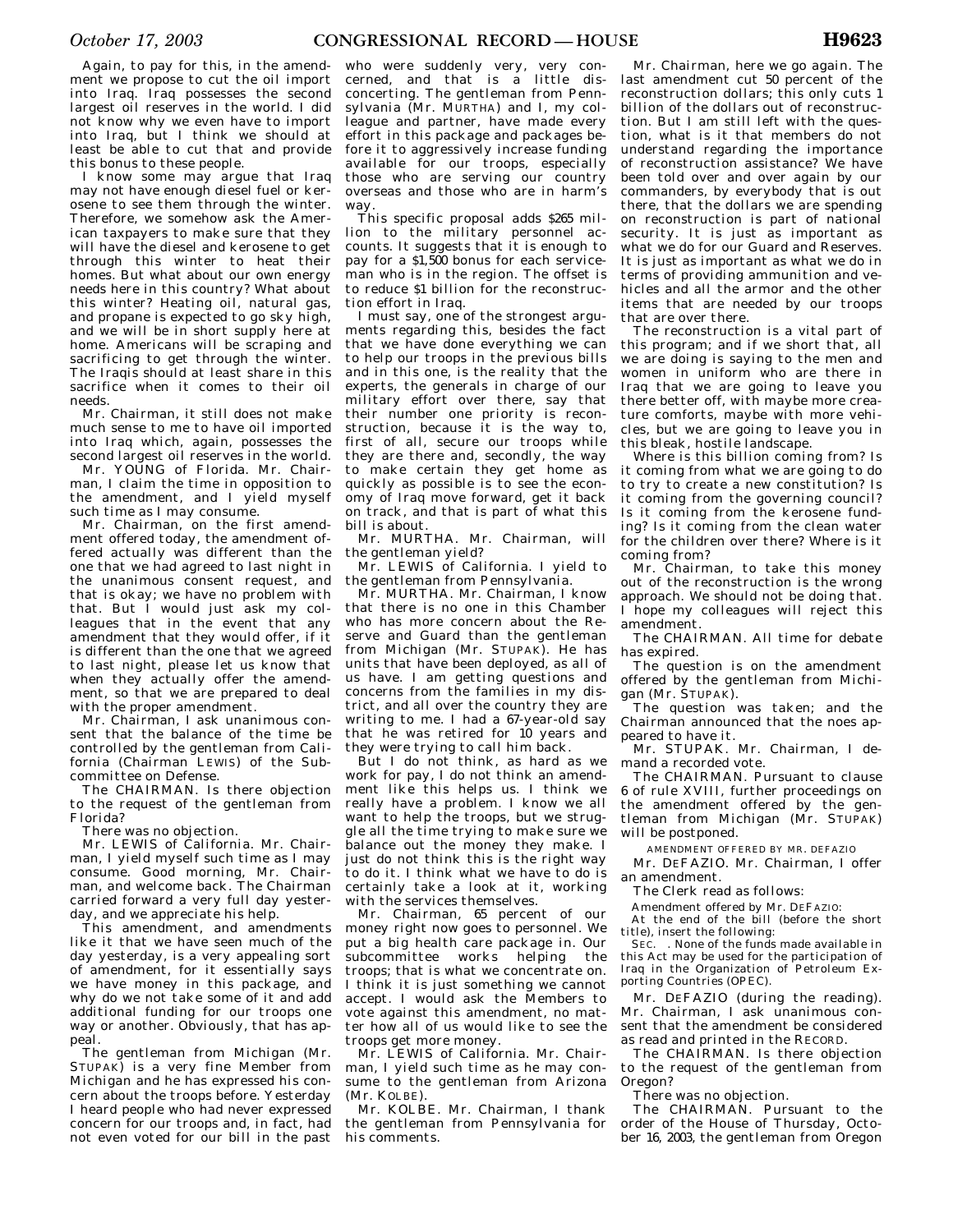(Mr. DEFAZIO) and a Member opposed each will control 5 minutes.

The Chair recognizes the gentleman from Oregon (Mr. DEFAZIO).

Mr. DEFAZIO. Mr. Chairman, I yield myself such time as I may consume.

This amendment will not, as has previously been criticized, deduct from the funds that will be used to build Iraq or, I should say, the money we will borrow to build Iraq. It is a simple amendment. It says, none of the funds made available in this act, U.S. taxpayer dollars, may be used for the participation of Iraq in the Organization of Petroleum Exporting Countries.

Now, why would we want to restrict that?

Well, the Organization of Petroleum Exporting Countries is a cartel. It is an energy cartel. They flout international law, the World Trade Organization, and other agreements by artificially constraining production in violation of the World Trade Organization's precepts to drive up the price, to profit themselves; and, of course, U.S. consumers are the losers.

Now, OPEC controls about 40 percent of the world's oil production, threequarters of the reserves, and they set these production quotas for its 11 members.

We have heard a lot about how Iraq is going to become a free market economy. It is going to have a tremendous impact on world oil prices when its production hits the free market. If they join OPEC, they will be assigned a quota; and their quota will be controlled in the interests of OPEC, not international oil supply, not the consumers of the United States of America, but solely to benefit members of a price-fixing oil cartel.

This same cartel agreed to cut oil production, they just voted a couple of weeks ago, on November 1, by 900,000 barrels a day, which is already raising the price of gasoline at the pump here in the United States, jacking up the price of home heating oil as we go into a home heating season here in the United States. And the Iraqi representative who was sent to the last meeting at the behest of Mr. Bremer and the United States, in all probability with U.S. funds, Ibrahim Bahr al-Uloum said Iraq should play an active role in achieving the objectives of this organization, which translated, means Iraq fully intends to participate in the price-fixing, the manipulation, and the cartel.

I do not believe that U.S. taxpayer dollars should participate in this activity, which is contrary to the United States, the precepts we advocate in world trade, and our own consumers and taxpayers.

Now, why do we need the amendment? Well, Mr. Bremer has supported the membership of Iraq in OPEC, the price-fixing cartel. There are ample discretionary funds in the bill in addition to the \$2.1 billion that will go to rebuild the Iraq oil infrastructure and flows through the Iraqi oil ministry

which could be used to facilitate the participation in this price-fixing cartel. I just do not think that the United States taxpayers should be asked to foot this bill.

Hopefully, in fact, the U.S. will try and convince the Iraqi council and others that it would not be in their best interests to participate in a price-fixing cartel, particularly if they are going to depend upon us for so many billions of dollars to fix their oil infrastructure.

I know the gentleman from Arizona believes very much in the rule of law and is a big advocate of the World Trade Organization, their dispute mechanism, resolution mechanism; and I am certain he is very well aware that the quotas of OPEC violate the precepts of the WTO. They are not based in a shortage; they create shortages. The only way we can constrain supply under the WTO in this manner is if we have a certified shortage or conservation of resources. This is neither. This is price-fixing to gouge American consumers and others in oil-importing countries, and the United States taxpayers should have none of this.

Mr. Chairman, I yield back the balance of my time.

Mr. KOLBE. Mr. Chairman, I rise to claim the time in opposition. I will not take 5 minutes. I yield myself such time as I may consume.

I agree with most everything the gentleman from Oregon has said. I certainly do not believe the taxpayers of the United States should be paying for Iraq when there is a newly constituted government there to be participating in the Organization of Petroleum Exporting Countries, known as OPEC. The fact is they most certainly, almost certainly, will continue to be a member of that organization; and, in fact, they have already attended meetings in kind of an observer status. But none of our funds should be used to do that, since they are generating a fair amount of oil funds now that are paying for much of their internal costs of government, although not enough to do the reconstruction, which is what we are having the discussions today about. That would be the funds that they would use to do that, but I quite agree that funds from the United States taxpayers should not be used for that.

Therefore, Mr. Chairman, I am prepared to accept this amendment.

Mr. Chairman, I yield back the balance of my time.

The CHAIRMAN. The question is on the amendment offered by the gentleman from Oregon (Mr. DEFAZIO).

The amendment was agreed to.

AMENDMENT OFFERED BY MS. MILLENDER-MCDONALD

Ms. MILLENDER-MCDONALD. Mr. Chairman, I offer an amendment.

The Clerk read as follows: Amendment offered by Ms. MILLENDER-MCDONALD:

In the paragraph in chapter 1 of title I under the heading ''Operation and Maintenance, Defense-Wide'', insert after the aggre-

gate dollar amount preceding paragraph (1) the following: ''(reduced by \$50,000,000) (increased by \$50,000,000)''.

The CHAIRMAN. Pursuant to the order of the House of October 16, 2003, the gentlewoman from California (Ms. MILLENDER-MCDONALD) and a Member opposed each will control 5 minutes on the amendment.

The Chair recognizes the gentlewoman from California (Ms. MILLENDER-MCDONALD).

Ms. MILLENDER-MCDONALD. Mr. Chairman, I yield myself such time as I may consume.

Today I am offering an amendment that directs \$50 million from the Operation and Maintenance Defense-Wide account to the Family Advocacy program that is administered by the Defense Department. This amendment addresses the fundamental needs that will be facing our returning military personnel and their families when they return home from Operation Enduring Freedom and Operation Iraqi Freedom.

The Family Advocacy program provides support services to families that are transitioning from the frontline to the home front. This additional \$50 million in funding will enable military families to get personal and marriage counseling which will work to reduce the incidence of domestic violence and suicide among our military personnel.

### $\Box$  0945

As we are all aware, Mr. Chairman, domestic violence occurs within all groups and levels of society. However, the military presents families with particular challenges not normally found in civilian society.

Mr. LEWIS of California. Mr. Chairman, will the gentlewoman yield?

Ms. MILLENDER-MCDONALD. yield to the gentleman from California.

Mr. LEWIS of California. Mr. Chairman, I appreciate very much the gentlewoman yielding, and she is in the midst of a very important statement, but I wanted to share with her, as well as my colleagues, that I believe she is highlighting a very important problem.

We do provide for \$22 million within the bill, but frankly, the Department tells me that the challenges are very real, we may need more money, and rather than taking my 5 minutes, I am inclined to let the gentlewoman know that we are going to accept her amendment.

Ms. MILLENDER-MCDONALD. Mr. Chairman, I thank the gentleman so much.

Mr. Chairman, I need not say anymore. I appreciate the other side accepting this.

Mr. Chairman, I yield back the balance of my time.

The CHAIRMAN. The question is on the amendment offered by the gentlewoman from California (Ms. MILLENDER-MCDONALD).

The amendment was agreed to.

Mr. KOLBE. Mr. Chairman, as the designee of the gentleman from Florida (Mr. YOUNG), I move to strike the last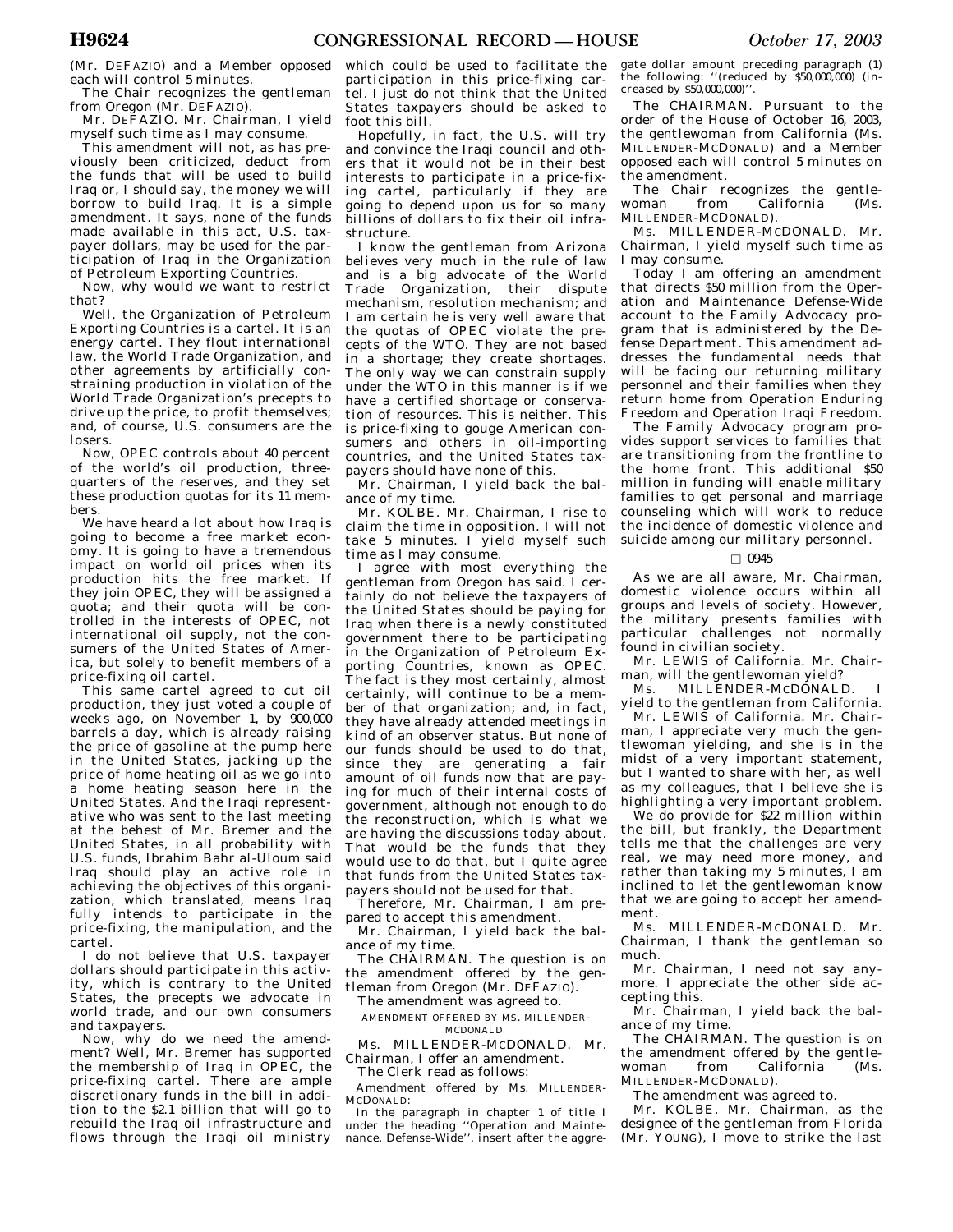word, and I yield to the gentleman from Illinois (Mr. MANZULLO).

Mr. MANZULLO. Mr. Chairman, I was prepared to introduce an amendment. There will be a better time under the rules to do that, but I will just take a couple of minutes to explain what that amendment would have done, if that is okay with the gentleman from Arizona (Mr. KOLBE).

The amendment that we had been prepared to introduce, and which, actually, we will execute in another way as the chairman of the Committee on Small Business regards the reporting requires of H.R. 3289, and, essentially, what we are trying to do here is two things.

The first thing is to have the reporting requirement so that every 60 days the Federal Government will have to file a written report with the United States Congress stating the nature of these contracts that are being used for the reconstruction of Iraq, the country of origin of incorporation or entity getting the contract and the country of origin of the services or manufactured items. There is a very rich opportunity in this country to help restore the crumbling manufacturing base by taking the \$21 billion in money to rebuild Iraq and to target that at United States' manufacturing companies which have lost nearly  $\widetilde{3}$  million workers in the past 21⁄2 years.

The present reporting requirements of H.R. 3289 are not adequate for Congress to perform the oversight functions. The present bill requires no reporting to Congress where a foreign company wins a contract to assist Iraq in a free and open competition. The bill, however, does require a report to Congress where a contract is awarded on the basis of restricted competition such as a small business set aside awarded to U.S. small business.

The issue here is accountability and, essentially, the issue is under Article I of the Constitution, section 9, where it says, No money shall be drawn from the Treasury but in consequence of appropriations made by law, and a regular statement and account of the receipts and expenditures of all public money shall be published from time to time.

We simply would have asked in the amendment, had it been ruled in order, for the United States Congress to follow the constitutional mandate of reporting. So we will find another time to do that.

Meanwhile, Mr. Chairman, what we have going on in this country is 93,000 manufacturing jobs have been lost in the past 60 days in America. The slide has continued for over 3 years at the rate of about  $57-$  to  $60,000$  manufacturing jobs per month, and this Congress should step up to the bat and say if we are going to spend \$21 billion in taxpayers' dollars, let us at least use it to help keep the jobs of the hard-hit manufacturing sector in this country.

I want to thank the gentleman from Florida (Chairman YOUNG) for the opportunity to speak, look forward to working with him. I will be writing to the people in charge of the conference to ask them to consider this extremely important amendment.

Another amendment that we would have introduced, had it been in order, would have been at least to request the people buying supplies in Iraq with American taxpayers' dollars to prefer American manufacturers and American suppliers of services. We need to find a way to help create jobs, to help stop the ebb of service sector jobs and manufacturing jobs in this country. We should be using this process to rebuild Iraq for that opportunity.

AMENDMENT OFFERED BY MR. REYES

Mr. REYES. Mr. Chairman, I offer an amendment.

The Clerk read as follows:

Amendment offered by Mr. REYES:

In chapter 1 of title I, in the item relating to ''INTELLIGENCE COMMUNITY MANAGEMENT ACCOUNT'', after the first dollar amount, insert the following: ''(reduced by \$5,000,000) (increased by \$5,000,000)''.

The CHAIRMAN. Pursuant to the order of the House of Thursday, October 16, 2003, the gentleman from Texas (Mr. REYES) and a Member opposed each will control 5 minutes.

The Chair recognizes the gentleman from Texas (Mr. REYES).

Mr. REYES. Mr. Chairman, I yield myself such time as I may consume.

This amendment is designed to address serious shortfalls in two critical areas to our national security, foreign language proficiency and diversity in their workforce.

Specifically, my amendment will cut \$5 million from the general intelligence community management account and add \$5 million for programs designed to increase language proficiency and workforce diversity in the intelligence community.

Success in the global war on terrorism and in Iraq demands that our Nation have the best intelligence collection and analysis possible. Officers with only a marginal understanding of the language and the culture of intelligence targets will only be marginally effective for this country.

The report of the joint inquiry into the events of 9/11 reflects my longstanding concerns about the lack of progress that has been made by the intelligence community in enhancing language proficiency and diversifying its workforce.

Specifically, it recommended that the intelligence community implement, expeditiously, measures to identify and recruit linguists outside the community whose abilities are relevant to the needs of counterterrorism.

The joint inquiry further recommended that the intelligence community should enhance recruitment of a more ethnically and culturally diverse workforce and devise a strategy to capitalize upon the unique cultural and linguistic capabilities of first-generation Americans.

To address these critical needs, my amendment will provide funds for training in critical foreign languages and language maintenance and award programs. It will also fund scholarship programs, recruitment efforts and other nontraditional programs that are designed to enhance the recruitment and the retention of a diverse workforce.

The intelligence community must have a diverse set of people that have the cultural awareness, the language familiarity and the skill sets that will allow our Nation to succeed against an increasing number of formidable foes around the globe. My amendment will provide funds for increasing diversity of the workforce and language proficiency, two vital and important national security imperatives.

I hope that I can get the support of all my colleagues on this very critical amendment.

Mr. Chairman, I reserve the balance of my time.

Mr. LEWIS of California. Mr. Chairman, I rise very reluctantly to oppose this amendment.

The CHAIRMAN. The gentleman from California (Mr. LEWIS) is recognized for 5 minutes.

Mr. LEWIS of California. Mr. Chairman, I yield myself such time as I may consume.

The gentleman from Texas (Mr. REYES) is pointing to an area that the committee is very concerned about, and indeed the intelligence community has been, as has our Permanent Select Committee on Intelligence here in the House.

The amendment seems to have no real overall effect on the intelligence community's management account. It decreases the account by \$5 million and then increases that same account, but the point that I would make is that this shifting of money would tend to have a direct impact upon both the FBI and the Department of Energy, as well as the broader intelligence community, in their efforts to develop our effort on the intelligence side in the war on terrorism.

In turn, in recent years, there has been sizeable adjustment in those accounts that addressed the question of linguistics, the training of people who know foreign language, et cetera, and as my colleague knows, identifying such people, first of all, takes time and takes time to train them, and so we just cannot throw money at it and cause a change like that. I mean, unlike a lot of accounts where we just put money in and something happens tomorrow, linguistic development, that kind of training is very difficult. So it is much more a regular order kind of process.

I could describe this in great detail in private between us, but some of the intelligence questions here really should not be discussed in this environment, but in turn, it is an important problem. If I thought a \$5 million shift would make a difference and not affect other elements of our war on terrorism, I would support the gentleman's amendment, but I reluctantly oppose it.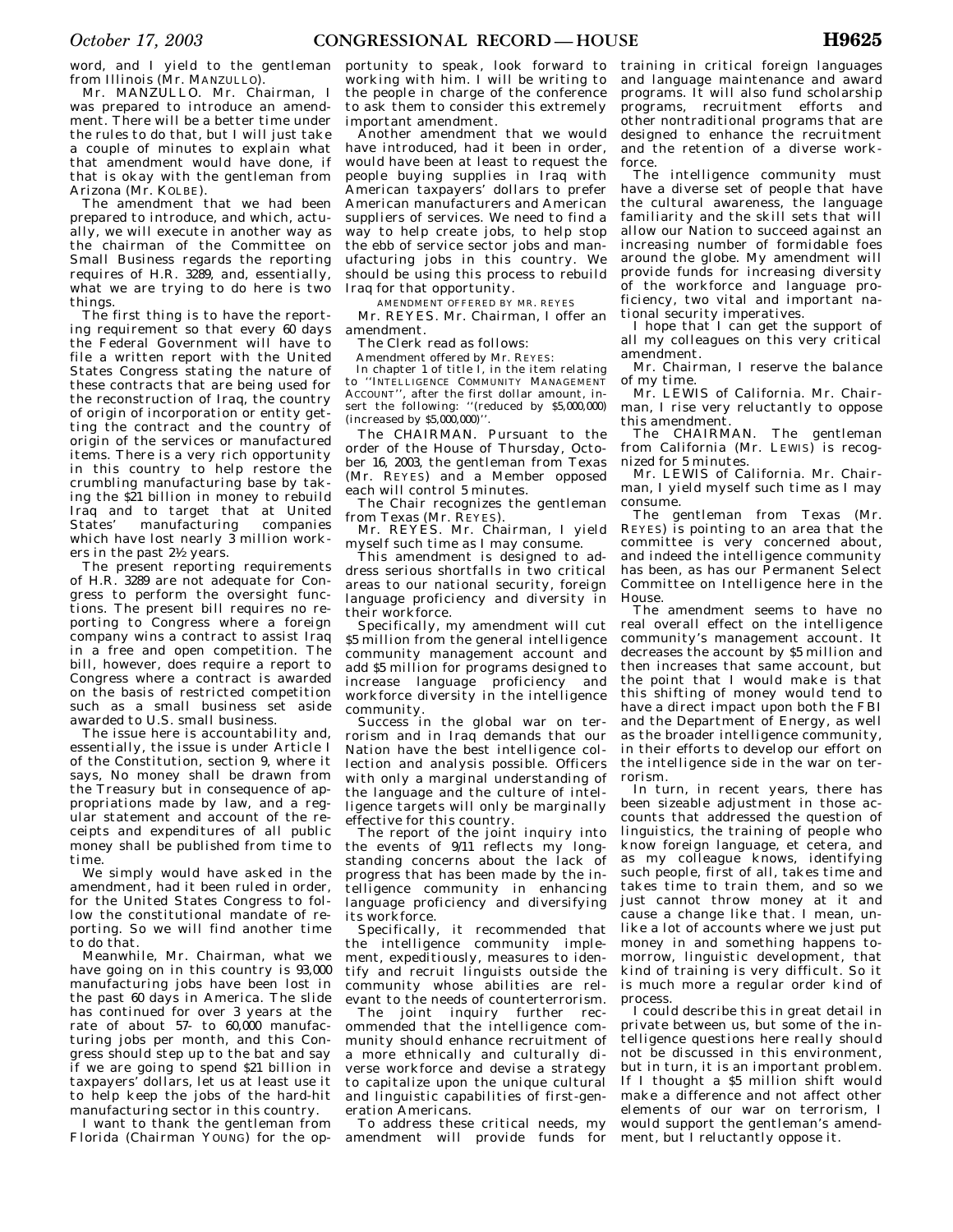Mr. Chairman, I reserve the balance

of my time.<br>Mr. REYES. Mr. Chairman, I yield<br>myself such time as I may consume.

I have a high degree of respect for my colleague. I have been on the Permanent Select Committee on Intelligence finishing up my third year, and the bottom line is that we have not seen a strategic plan to, in fact, diversify the workforce or specifically address issues<br>dealing with language.

My purpose in offering this amendment is to continue to highlight the critical nature and the imperative challenge that we face when we do not have this as a priority for our country. That is really why I left this at \$5 million because I did not want to try to hurt any one program or this account in particular, but I specifically wanted to highlight the critical need and the lack of a strategic plan by our intelligence community to work in this particular area.

Mr. LEWIS of California. Mr. Chairman, will the gentleman yield? Mr. REYES. I yield to the gentleman

from California.

Mr. LEWIS of California. Mr. Chairman, I am pleased to have this exchange with my colleague. We are really coming from the same position. These accounts are very delicately balanced now, as the gentleman knows, and the impact that this shifting might very well have on work that is vital within the FBI, et cetera, concerns me.

In turn, I think our dialogue here, I think, is highlighting the matter. There is no doubt that the committee is reflecting the Permanent Select Committee on Intelligence's concern about improving what we are doing relative to foreign language training and linguistics. There is little doubt that the Congress, the House of Representatives, has said very clearly in this bill in other sections, as well as this dialogue, that this is a priority. We expect the entire intelligence community to

So, frankly, I want to be very complimentary of the gentleman's effort, but shifting the money here could make it very difficult to deal with the other body in a fashion that we hope to move forward with. So I am reserved relative to this amendment, but do very much appreciate my colleague's helping us highlight this important

area. Mr. REYES. Mr. Chairman, in deference to my colleague, I would close by saying I hope we can have a recorded vote, so that we can understand the importance of the issue. I hope the gentleman is in agreement. Mr. Chairman, I reserve the balance

of my time. Mr. LEWIS of California. Mr. Chair-

man, I yield myself such time as I may

We certainly will but, frankly, I will end up opposing, asking for a ''no'' vote on that vote. I frankly do not like to see us end it that way, and we could very well end it that way, and maybe that does not help with the highlighting.

Mr. GIBBONS. Mr. Chairman, I rise in support of this amendment, and I commend my colleague on the Subcommittee on Human Intelligence, Analysis, and Counterintelligence for his work on this issue.

Today, our Nation is fortunate to have General Abizaid leading our troops in Central Command. General Abizaid is an expert on Middle Eastern affairs, and fluent in Arabic. He is the perfect man to have leading our troops in this region.

Unfortunately, people like General Abizaid are rare in the United States. Our Nation has neglected programs that build proficiency in those languages, and we are struggling to catch up. Last year, the GAO reported that the FBI had thousands of hours of audio tapes and pages of written material that have not been reviewed or translated due to the lack of qualified translators.

The GAO also noted that the State Department suffers from a language proficiency shortfall whereby Foreign Service officers are put in positions with lower-than-desired levels of proficiency. These shortfalls have not existed without cost. These shortfalls have weakened the fight against international terrorism and drug trafficking; and resulted in less effective representation of U.S. interests overseas.

The lack of trusted interpreters and human intelligence sources is slowing down the work to expose Saddam Hussein's weapons programs.

Most critically, the lack of skilled interpreters has slowed our efforts in the war on terrorism. This amendment will help alleviate these problems by focusing on the critical need to address the shortfall.

We cannot ignore this shortfall—the need for improved HUMINT is an emergency that I urge my colleagues to support with this amendment.

Mr. LEWIS of California. Mr. Chairman, I yield back the balance of my time.

Mr. REYES. Mr. Chairman, I yield back the balance of my time.

The CHAIRMAN. The question is on the amendment offered by the gentleman from Texas (Mr. REYES).

The question was taken; and the Chairman announced that the noes appeared to have it.

Mr. REYES. Mr. Chairman, I demand a recorded vote.

The CHAIRMAN. Pursuant to clause 6 of rule XVIII, further proceedings on the amendment offered by the gentleman from Texas (Mr. REYES) will be postponed.

AMENDMENT OFFERED BY MR. RAMSTAD Mr. RAMSTAD. Mr. Chairman, I offer an amendment.

The Clerk read as follows:

Amendment offered by Mr. RAMSTAD:

Page 3, line 13, insert after the dollar amount the following: ''(decreased by 98,000,000)''.

Page 7, line 7, insert after the dollar amount the following: ''(increased by 98,000,000)''.

#### $\Box$  1000

The CHAIRMAN. Pursuant to the order of the House of Thursday, October 16, 2003, the gentleman from Minnesota (Mr. RAMSTAD) and a Member opposed each will control 5 minutes.

The Chair recognizes the gentleman from Minnesota (Mr. RAMSTAD).

Mr. RAMSTAD. Mr. Chairman, I yield myself such time as I may consume.

Mr. Chairman, I rise today to offer an amendment to the supplemental appropriations bill to provide travel and transportation costs for our brave troops to return home during R&R breaks. I want to thank my friend, the gentleman from Kansas (Mr. MOORE), for his work on this important legislation. I would also like to thank the chairman and ranking member for their tireless work on the underlying legislation, which is so critical to our mission in Iraq.

Mr. Chairman, our military recently began employing its first Rest and Recuperation program during the Vietnam War. This means that soldiers who have served 12 straight months in Iraq qualify for R&R, and some 700 troops per day are currently returning to the United States to see their families. Unfortunately, once the troops reach our shores, they are too often stranded at the airport. That is because the airports to which they are flown are nowhere near their homes or families, and same-day airline fares are far too expensive for most of our troops to afford. Being stranded at the Baltimore Washington Airport will not provide much rest or relaxation to those who are making such great sacrifices to defend our freedom.

Anyone, Mr. Chairman, who has served in the military knows how important it is to get home, especially those serving in combat. The Ramstad-Moore amendment simply shifts \$98 million in funds from the Iraq Freedom Fund to the Army's personnel account.

Mr. Chairman, an amendment stating Congress' intent to expand the  $R\&R$ program to cover domestic travel costs was agreed to by unanimous consent during the other body's consideration of the Iraq supplemental. This amendment today would provide the funding necessary to pay for these costs and would put this body on record in support of this important initiative for our brave troops.

The Federal Government should clearly cover all travel and transportation costs necessary to return our brave troops to their homes, briefly reuniting wives and husbands, parents and children, friends and loved ones. Getting our brave troops home for rest and recuperation is the very least we can do to show our troops and their families that we appreciate their service and their great sacrifice, and I urge my colleagues to support this amendment.

Mr. Chairman, I reserve the balance of my time.

Mr. LEWIS of California. Mr. Chairman, I rise to claim the time in opposition, though it is my pleasure to say that I am highly inclined to support the Ramstad amendment.

Mr. Chairman, I reserve the balance of my time.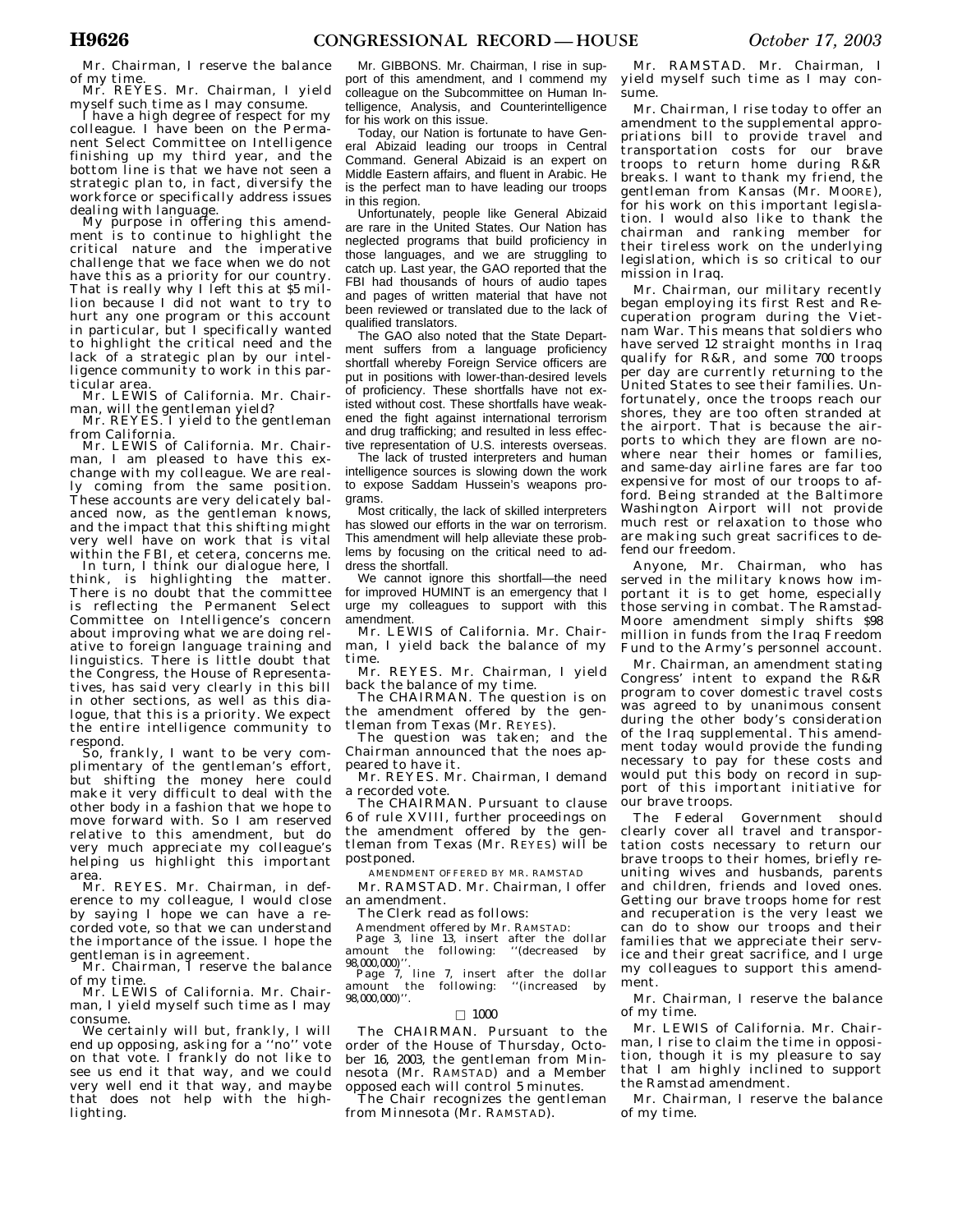Mr. RAMSTAD. Mr. Chairman, I yield myself such time as I may consume to thank the distinguished chairman for accepting this important amendment to show our troops that we truly do appreciate their important service to our country and their great sacrifice.

Mr. Chairman, how much time remains?

The CHAIRMAN. The gentleman has 21⁄2 minutes remaining.

Mr. RAMSTAD. Mr. Chairman, I yield such time as he may consume to the gentleman from Kansas (Mr. MOORE).

Mr. MOORE. Mr. Chairman, I want to thank my good friend, the gentleman from Minnesota (Mr. RAMSTAD), for his great work on this bill. This is a worthy bill that should be considered and adopted by this body, and I urge all of my colleagues to vote for the Ramstad-Moore amendment.

Mr. Chairman, back on October 1, I introduced House Resolution 387, a bipartisan resolution that now has 127 cosponsors, and basically it did exactly what the gentleman from Minnesota (Mr. RAMSTAD) has written into this amendment, and that is pay for the rest and recuperation travel, full travel cost, for all of our military personnel serving in Iraq and Afghanistan.

I heard a story on NPR about 3 weeks ago and was frankly stunned to hear that young people who had been serving in Afghanistan and Iraq were being brought home for R&R after serving their several months in Afghanistan or Iraq, and then being deposited in Baltimore or some other port city, and said, you are here, you have to pay for your own travel home and back.

I was stunned. In fact, I did not believe that was really true. I asked my staff to check, and found out in fact it was true, that they were required to pay their travel costs home and back. This is not the way we show honor and respect for the young people who serve our military and protect our country.

So I applaud again the gentleman from Minnesota (Mr. RAMSTAD) for his work on this, and I ask all of our colleagues to join with us in supporting this. Again, 127 have signed on a similar bill. There is broad bipartisan support in this body. And as the gentleman from Minnesota (Mr. RAMSTAD) said, the other body has already passed a similar amendment by voice vote.

Mr. LEWIS of California. Mr. Chairman, I yield myself such time as I may consume to say that I am prepared to accept the amendment and to yield back.

Mr. OBEY. Mr. Chairman, will the gentleman yield?

Mr. LEWIS of California. I yield to the gentleman from Wisconsin.

Mr. OBEY. Mr. Chairman, I simply would say that we certainly have no objection to this amendment on this side. We have had several other amendments, so it is about time it is accepted.

Ms. BORDALLO. Mr. Chairman, I rise to voice my support to the Ramstad-Moore

amendment, which would allow troops on rest and recreation leave to return from Iraq to their home of record. This amendment benefits every member of the military serving in Operation Iraqi Freedom and Operation Enduring Freedom from across the United States, its territories and possessions. I am pleased that this amendment will enable servicemen and women from Guam to return home, even if only for a few days. This amendment will make a great improvement in the morale of our troops because they will be re-united with friends and family who are hoping and praying for their safe return. On behalf of the children that will be reunited with a parent and the couples that will see each other for the first time in months, I strongly urge my colleagues to adopt this amendment.

Mr. LEWIS of California. Mr. Chairman, I yield back the balance of my time.

Mr. RAMSTAD. Mr. Chairman, I yield back the balance of my time.

The CHAIRMAN. The question is on the amendment offered by the gentleman from Minnesota (Mr. RAMSTAD). The amendment was agreed to.

AMENDMENT OFFERED BY MS. JACKSON-LEE OF TEXAS

Ms. JACKSON-LEE of Texas. Mr. Chairman, I offer an amendment.

The Clerk read as follows:

Amendment Offered by Ms. JACKSON-LEE of Texas:

Page 30, line 1, after the dollar amount insert  $\frac{1}{11}$  (reduced by \$100,000,000)''

Page 30, line 5, after the dollar amount insert.<sup>37</sup> (reduced by \$300,000,000)''

Page 30, line  $10$ , after the dollar amount in-<br>sert "(increased by \$300,000,000)" (increased by \$300,000,000)''.

Page 33, lines 19 and 20, after each dollar amount insert ''(increased by \$70,000,000)''.

The CHAIRMAN. Pursuant to the order of the House of Thursday, October 16, 2003, the gentlewoman from Texas (Ms. JACKSON-LEE) and a Member opposed each will control 5 minutes.

The Chair recognizes the gentlewoman from Texas (Ms. JACKSON-LEE).

Ms. JACKSON-LEE of Texas. Mr. Chairman, I yield myself such time as I may consume.

Mr. Chairman, I think it is important as we proceed with this debate for the framework to be established that this is the largest supplemental in the history of our country. If we were to follow the instructions of the Federalist Papers, where this body was the place of speech and discourse and debate, our Members would be engaged in this very serious debate for an extended period of time.

Our Founding Fathers established this place of democracy so that we could represent our constituents. In a town hall meeting just a few days ago, my constituents asked about issues such as accountability and issues as to how this money will impact both the peace and harmony of the world we have come to know and come to love. They were concerned about some very important issues: their children, the 19 and 20-year-olds that we have on the front lines.

Over this past weekend, I had the op-

troops that are experiencing an R&R from the Mideast. Mr. Chairman, I was aghast at some of the issues that they were concerned about. And I respect the appropriators, the gentleman from Florida (Mr. YOUNG) and the gentleman from Wisconsin (Mr. OBEY), and I know the gentleman from California (Mr. LEWIS) and the gentleman from Pennsylvania (Mr. MURTHA) have worked very hard, as has the gentleman from Arizona (Mr. KOLBE) and the gentlewoman from New York (Mrs. LOWEY); but it disturbs me not having the ability to offer important amendments. I hope I can work with both the authorizers and the appropriators so that we would have the opportunity to address the questions that I heard out of the mouths of these young men and women.

This young man, Mr. Chairman, is playing the song "Amazing Grace." These young people are saying that it is important to understand what they are dealing with. Carpenters and electricians are being used as police officers without any training. Reservists and National Guard are not getting their pay on time. And they asked me the simple question of why they cannot rotate in a period of 7 to 8 months, as opposed to not knowing when they would leave. So I was going to offer an amendment that would ensure that if this is passed that no monies are expended until the Reservists and the National Guard monies are back on track and are being paid.

Secretary Wolfowitz said that we had enough money in Iraq so that we should not have had to have this supplemental of \$20 billion; so the least we can do, if we are not using the Iraqi oil money, is to at least make sure our young troops are paid on time; that our young troops as well are able to come home in an orderly time. And I am going to engage the authorizers. I do not want their commentary to me, their plea for help to go on deaf ears. I hope there is someone on the other side of the aisle paying attention. Of course, Mr. Chairman, whenever a Democrat says anything, it is of no value. Most of our amendments have been voted down, and there is not a collegial and collaborative method of looking at this.

The amendment I intend to offer this morning is very simple. It responds to the concerns about Afghanistan, Iraq and human rights and the rights of women. And it simply asks that we move money out of the Iraqi oil, which is \$2.1 billion. And, Mr. Chairman, if we want to put a new face on America and Iraq, if we want people to understand our values and the importance of protecting human rights, we want to move beyond the graves of bones and not have those who move into positions of power disrespect the diversity that is in Iraq, then we must invest in human rights.

portunity to meet with many of our in the teachers of Afghanistan. Those If we are going to make sure that the Taliban stays out, then we must invest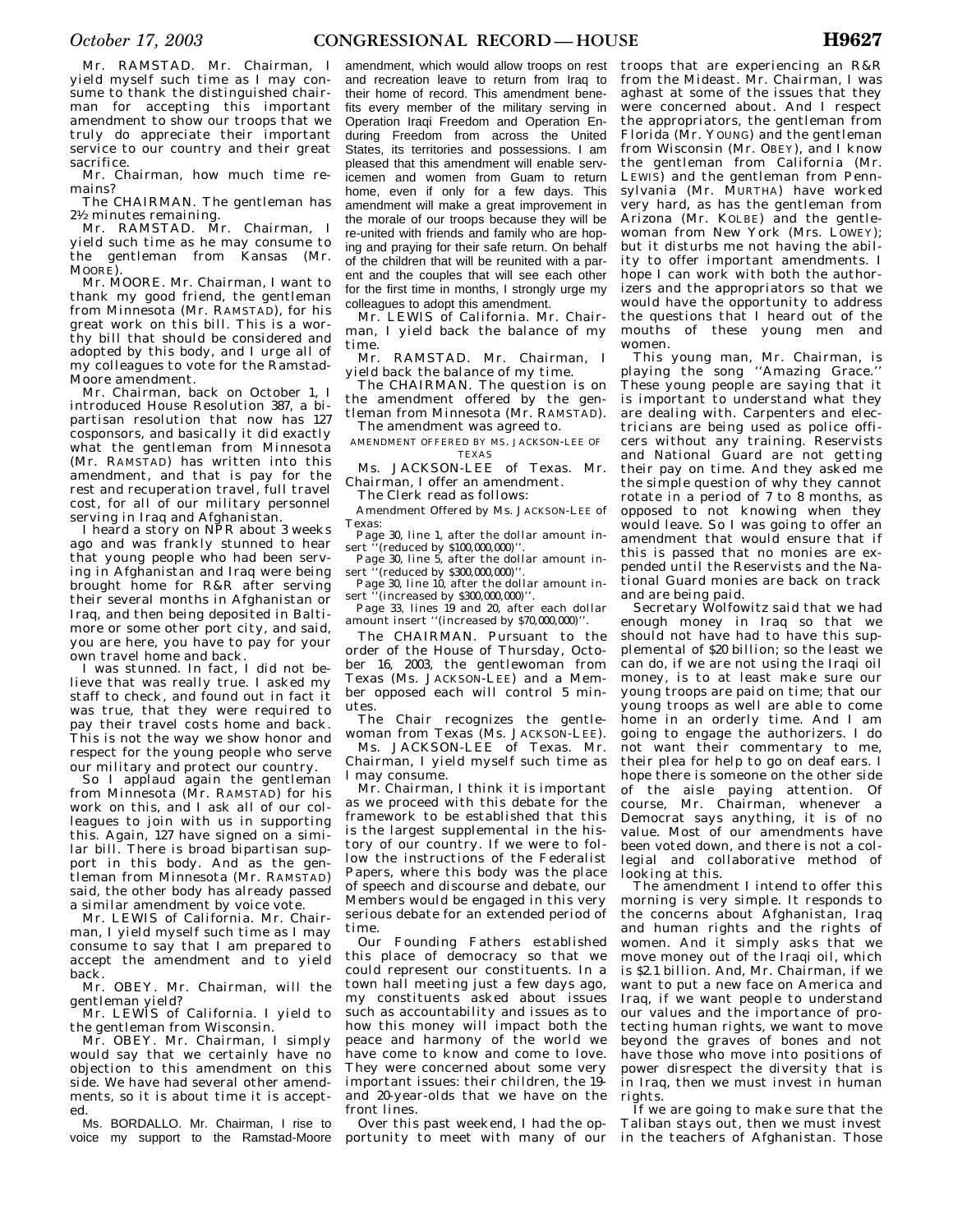are the women. We must enhance human rights. We know recently that in the human rights area in Afghanistan, we have found that there have been 2,000 complaints. It is imperative

that we have this money. Mr. Chairman, we continue to shortchange Afghanistan's reconstruction and security, and at the peril of jeopardizing the rights of Afghan women and girls and hopes for a peaceful, democratic Afghanistan. The funding levels in H.R. 3289 neither adequately make up for the small amounts of reconstruction funding thus far nor do they meet the country's needs. In particular I am concerned about the rights of women and girls in Afghanistan. I am also concerned about human rights efforts in Iraq.

This amendment increases the funds for Afghanistan Relief and Reconstruction by \$70 million in order to adequately support the human rights needs of Afghan women and girls. This amendment also addresses the human rights needs in Iraq by shifting \$300 million within the funds for Iraq Reconstruction to the areas of human rights, education, refu-

gees and democracy and governance. My visit to Afghanistan in March 2002 demonstrated that we cannot abandon Afghanistan and must take necessary steps to help the women and children of that nation. In 1989 America turned its back on Afghanistan after Soviet withdrawal. The events of September 11th have proven that we cannot afford to turn a blind eye on a country that is still susceptible to deterioration, yet that is what we have done.

After the military intervention by a US-led coalition that led to the end of the Taliban regime in November 2001 Colin Powell, US Secretary of State, declared that, "The recovery of Afghanistan must entail the restoration of the rights of Afghan women. Indeed, it will not be possible without them. The rights of the women of Afghanistan will not be negotiable."

We must honor our promises to the women of Afghanistan, that is why a significant portion of the \$70 million my amendment designates to Afghanistan relief and reconstruction must go directly to the Afghan Independent Human Rights Commission. The Independent Human Rights Commission was established by the Bonn Agreement and is chaired by the courageous Dr. Sima Samar, the first Minister of Women's Affairs who was then forced from that position by fundamentalist forces. While there have been improvements since the fall of the Taliban, human rights violations continue to be rampant and the human right situation in Afghanistan has actually deteriorated over the past few months due to the lack of security. Since the Human Rights Commission was established in June 2002, it has received over 2,000 complaints of human rights violations, over 900 of these complaints have been since June 2003.

Under Dr. Samar's leadership, the Commission has established regional offices which create public awareness about women's rights and human rights and monitors rights violations, led human rights education programs, provided leadership for the inclusion of women's rights in the Afghan constitution, has established human rights training programs for police, and has intervened directly in numerous cases of human rights violations. As an independent agency, the Human Rights Commission is able to act on behalf of those whose rights are most vulnerable. We must strengthen the Human Rights Commission as a permanent institution within Afghanistan so

that it can safeguard women's rights and human rights into the future. I urge that at least \$10 million of the funds from this amendment be devoted to the Afghan Independent Human Rights Commission to carryout their brave work.

Girls' schools are under attack by fundamentalist extremists. In the past year, more than 30 girls schools have been burned down or violently attacked. At most of the sites of these attacks, leaflets have been distributed threatening the families of girls who attend school or the teachers who teach them. Flyers distributed at the site of one of the first attacks read ''Stop sending your women to offices and daughters to schools. It spreads indecency and vulgarity. Stand ready for the consequences if you do not heed the advice.'' Some families are now afraid to send their<br>daughters to school

Recently, mosques in Kabul warned that if women did not quit their work with NGOs that jihad would be waged. Women who do not wear burqas routinely face harassment and threats. Trafficking of young women is a major problem in Afghanistan. Warlords in some areas continue to impose Taliban-like restrictions on women. In Herat, women are still forced to wear the burqa, are sometimes pulled off of the street for forced chastity tests, and are not allowed to attend classes taught by men. Even if the constitution adopted by the Loya

Jirga in December contains women's rights provisions, the work for women's rights will be far from over. Security in the country must be dramatically improved and rule of law established for the constitution to be enforced. Massive human rights and women's rights public education programs are necessary to make people aware of their rights, to deter human rights violations, and to bring the violators of these rights to justice, which is one of the reasons that the work of the Afghan Independent<br>Human Rights Commission is so essential.

Forced marriages are a major form of human rights violation faced by women. Under Taliban and also today, women routinely taken from their homes into forced marriages that are imposed against their will. Often these are underage marriages as well, with girls as young as 8 forced to marry old men. Some are cases where commanders force marriages on women in order to take control of land that the women have inherited.

Warring factions continue to fight, and in these areas of the country military commanders routinely rape women. In one case, women fled into a river and drowned father than suffer sexual violence at the hands of the commanders.

In the last two years only 1 percent of Afghanistan's reconstruction needs have been met. The country remains in shambles from two decades of war and lack of development. Most people in the country do not have access to electricity, health care, schools, and sanitation. Not only is the lack of reconstruction depriving people of very basic services, but it is contributing to instability in the country and a lack of confidence in the central government.

The transitional government in Afghanistan estimates that between \$20–30 billion is needed over the next five years. In other postconflict settings, an average of \$250 per person was spent per year in aid. But in Afghanistan, donors spent only \$64 per person in 2002.

The proposed \$800 million Afghanistan reconstruction supplemental spending request

represents less than 1 percent of the total \$87 billion Iraq and Afghanistan package. The \$20 billion request for Iraq reconstruction funding is 25 times as large as the Afghanistan request. Yet Afghanistan has approximately the same population size as Iraq and suffered more destruction over 23 year of war.

The administration has talked about modeling reconstruction efforts on the Marshall Plan. Yet funding proposed for Afghanistan in crucial areas is low or nonexistent—\$49 million for health care, \$191 million, for road construction and nothing specifically for human rights.

The mark to increase reconstruction funding for Afghanistan by \$400 million is a step in the right direction. But still more must be done, especially for women and girls.

Women and girls continue to face severe hardship and violations of their rights in Afghanistan. Yet the Afghanistan request does not specify funds for programs to improve the status of women and to remedy the tremendous injustices they faced under the Taliban regime. My amendment proposes designating \$70 million for women's programs in the area of political rights and human rights, education and training, and security, protection and shelters.

Some girls have gone back to school in Afghanistan, but the majority have not because there are not enough schools and those that do exist are in very bad shape. The Asian Development Bank estimates that an additional 13,851 primary schools need to be constructed, but the Administration request is only for 275 schools. Some 40% of schools in Afghanistan were completely destroyed during the war, another 15% were heavily damaged, and in many areas of the country there were no schools for girls.

We must provide direct support to help strengthen those women-led, permanent Afghan institutions whose mission it is to promote women's rights and human rights. That is why the Afghan Independent Human Rights Commission and the Ministry of Women's Affairs should get support from this bill. These are funds already authorized in the Afghan Freedom Support Act of 2002, but which still for the most part have not been appropriated. We must take bold and meaningful steps to keep our promise to the women and girls of Afghanistan.

Mr. Chairman, In addition to my desire to express vehement opposition to the supplemental appropriation request for \$87 billion of H.R. 3289 and the need for better accounting of this request, I rise at this time in support of amendment number JACKSO.150 that I offered to the Rules Committee for this bill. The amendment reads as follows:

Effective as of the end of the 45-day period beginning on the date of the enactment of this Act, none of the funds made available in this Act for the Department of Defense may be obligated or expended unless the backlog, as of the date of the enactment of this Act, in the payment to members of the reserve components of pay and allowances accrued by reason of active-duty service has been eliminated so that such payments are cur-rent and in accordance with regular disbursement cycles.

This language will give the Department of Defense a reasonable amount of time to make timely payment of compensation funds to reservist and National Guard personnel and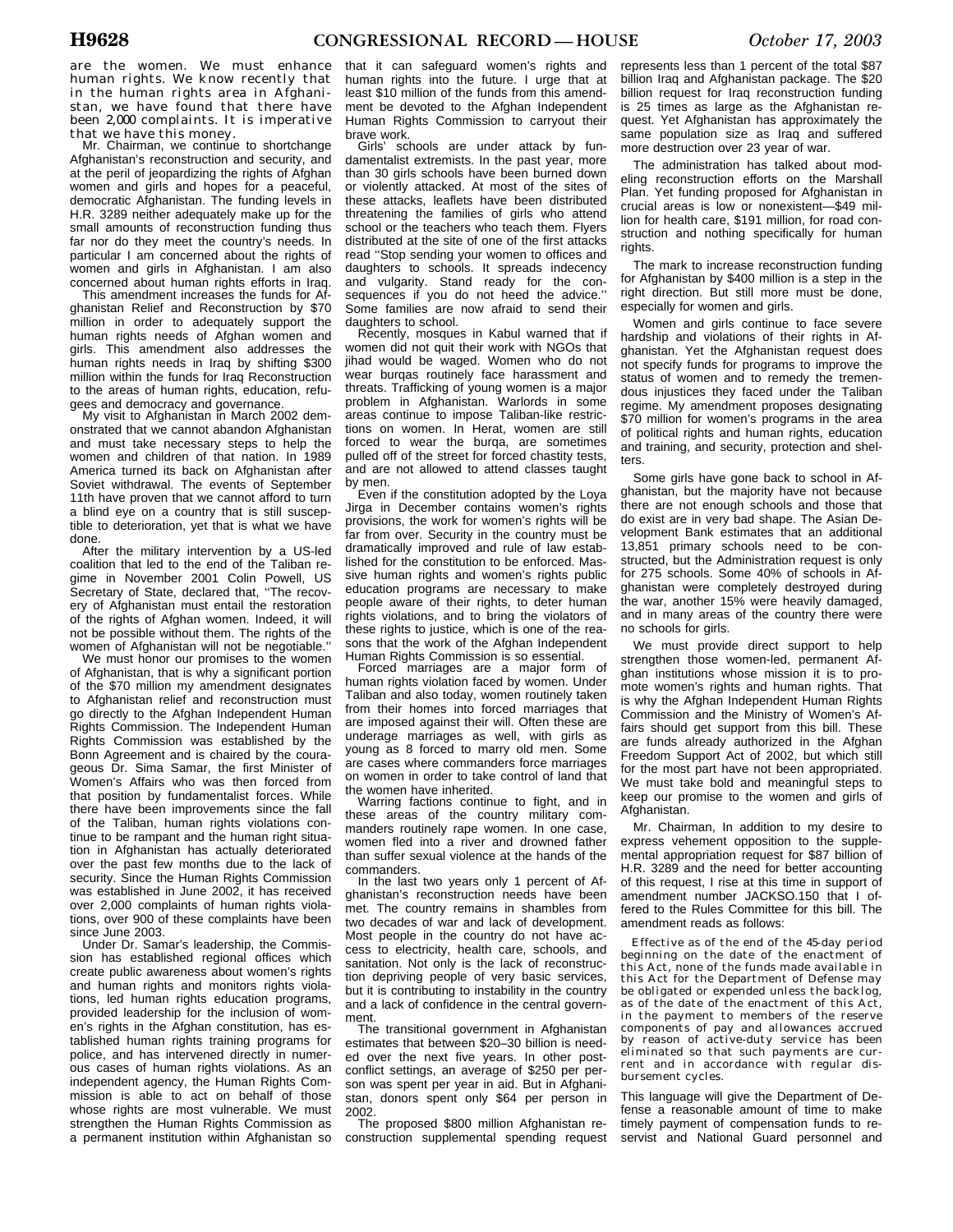eliminate the backlog that causes these men and women financial hardship.

During my visit to the As-Sayliyah Central Command Base in Doha, Qatar last weekend, I heard first-hand accounts as to the extent of the delay in receiving pay experience by these ladies and gentlemen who protect our lives each day in the Middle East. These troops, many of who rely on military compensation to provide the lion's share of support for spouses and children. When the compensation is untimely or nonexistent, the troops suffer the compound effect of stress over delayed payment of personal bills and the problems that stem from the misallocation of duties, namely, ineffective directives and increased vulnerability to potential attacks.

Army reservists and National Guard members are fielding threatening phone calls from bill collectors because the federal government is not promptly reimbursing them for lodging costs and other expenses. Military officials have repeatedly confirmed that there are delays affecting thousands of reservists and Guard members, including those stationed at the U.S. Central Command in Tampa, FL. They said the scope of the war on terror has overwhelmed the Pentagon's check-writing office.

Our reservists receive repeated telephone calls demanding payment for overdue bills from the Bank of America, ironically the administrator of government-issued credit cards. A reservist at MacDill Air Force Base complained that bank representatives called at all hours—at home, at work and on a cell phone. A Pentagon official said that the backlog in compensation affects 23,000 reservists, both Army Reserve and members of the Army National Guard. The Pentagon is considering creating the Reserve Pay Center of Excellence in Cleveland to help resolve pay issues. Another official familiar with the back-pay issue at CentCom, the nerve center of the Iraq war said hundreds of Army reservists and members of the Army National Guard were having trouble getting reimbursed for travel pay.

A commander of the Army Reserve Forces learned of the problem in recent weeks during town hall meetings with reservists. Our soldiers surely do not need that kind of pressure.

An Army Reserve spokesman at Fort McPherson in Atlanta, Steve Stromball, blamed the money problem on the Defense Finance and Accounting Service, the accounting arm of the Defense Department. He said the accounting service's workload has tripled because of the number of reservists who have been mobilized to help fight the war on terror.

Since 9/11, 80,000 Army reservists have been mobilized. Over 78,238 members of the Army National Guard also have been deployed. At MacDill Air Force Base, where there are about 1,400 reservists from the various services, the problem appears to be especially acute for soldiers who live off base. The problem often boils down to rent payments. When reservists arrive at MacDill for assignments that range from six months to a year, they can get lodging on base at the MacDill Inn, which has 300 quarters assigned to military personnel. Often there is no room available, so reservists are assigned off-base housing. MacDill has contracts with 35 hotels and 10 to 15 apartment complexes.

Moreover, Reservists can choose to cover the rent themselves, but many charge it on government-issued Bank of America credit

cards. The credit cards, used to cover business expenses, including rent, food and car rental, are issued depending upon how often reservists travel. However, the delay in compensation frequently leads to diminishing creditworthiness for these heroes. Each credit card has a limit of several thousand dollars and the entire balance must be paid off each month.

To cover the rent, reservists file a voucher for reimbursement and pay off the credit card balance when they get reimbursed. A transaction that used to take federal officials eight days to process, however, now takes as much as 23 days, according to a spokesman for the Defense Finance and Accounting Service. Some reservists have been unable to pay their credit card bills on time, triggering telephone calls from the bank and diminished creditworthiness. If payment is more than a month late, the bank freezes the credit card account. People who fight on the front line for our freedom and safety shouldn't experience this hardship.

Instead of creating hardship and compounded stress for our war heroes, we need to adequately and timely compensate them. It is bad enough that they must fight under extremely vulnerable conditions and with no known exit plan. The least we can do is pay them for their services.

Mr. Chairman, although the War in Iraq will cost all American taxpayers dearly, the toughest burden will fall on the shoulders of our troops serving overseas and their families here at home. This amendment states that none of the funds made available in this Act may be obligated or expended until personnel policies have been implemented to ensure that none of our troops or employees are being required to remain in Iraq for more than six months at a time. This amendment will help ensure that our troops and their families remain mentally fit and rested, and that military tours will remain a reasonable commitment in service to this nation.

I would like to commend your attention to an article in today's Washington Post, titled ''Many Troops Dissatisfied, Iraq Poll Finds.'' I know that a lot of you do not believe our nation's biggest newspapers, and feel that they are painting an unfairly gloomy picture of the situation in Iraq. But this article is just reporting on a study conducted in Iraq by the Stars and Stripes newspaper funded by the Defense Department. That study questioned 1,935 U.S. Service members serving in Iraq on their attitudes toward the war, and the jobs they are doing.

Of those, half responded that their unit's morale is low. In a statistic with ominous implications for the future of our military, 49 percent reported that they did not plan to reenlist. The most troubled of our soldiers were reservists, who used to be known as ''weekend warriors''—many of whom have families and careers put on hold almost indefinitely, as this War continues without a clear exit strategy.

The president has stated that the War on Terror will be a long and involved one. Therefore, must pace ourselves and our troops, and we must ensure that our armed services can continue to recruit good people in the future. This amendment will help do just that. As the Stars and Stripes confirmed, life in Iraq is extremely stressful for our soldiers risking their lives trying to make the best of a difficult situation. Keeping our soldiers on six-month rotations will give them time to decompress and

unwind—to see friends and family, or just to get a change of scenery.

If we plan to continue to have a voluntary service military, we must make every reasonable effort to retain the soldiers we have and to make service more palatable to potential recruits. There are many brave American men and women who would be willing to commit to protecting this nation and its interest. However, we cannot expect them to make unreasonable sacrifices. A six-month tour in Iraq is a great commitment, and it is reasonable.

I hope my colleagues will support this amendment.

Mr. Chairman, I yields 10 seconds to the distinguished gentlewoman from California (Ms. MILLENDER-MCDONALD) in support of the amendment.

Ms. MILLENDER-MCDONALD. Mr. Chairman, I thank the gentlewoman from Texas for yielding me this time, and I stand in accord with what the gentlewoman from Texas has said.

It is critical, Mr. Chairman, that we recognize the importance or the violation of human rights in Iraq and the women's rights in Afghanistan. For years, I have worked with a lot of Members of the House in working on women's rights in Afghanistan and ensuring that they have more of a governance, more education, and the same as in Iraq. So I urge everyone to support the gentlewoman's amendment.

Ms. JACKSON-LEE of Texas. Mr. Chairman, I reserve the balance of my time.

Mr. KOLBE. Mr. Chairman, I rise in opposition to the amendment, and I reserve the balance of my time.

Ms. JACKSON-LEE of Texas. Mr. Chairman, I yield myself the balance of my time, and I plead with my colleagues to understand that this is a monumental decision that we are making. We need to change the face of America and Iraq and Afghanistan. We need to engage by ensuring that they understand the true values of Americans, our love for democracy, equality, and our love and respect for women's rights, our respect for human rights. It is important that we overcome the undermining of our world status after 9– 11 by a preemptive attack against Iraq.

It is important as well that we respond to the needs of our young troops who have been willing to give the ultimate sacrifice and who have lost their lives on the front lines in Iraq, by ensuring that we pay them on time and that we have an exit strategy to bring our troops home. With that, Mr. Chairman, I ask that my colleagues vote for the Jackson-Lee amendment that invests in human rights and women's rights in Afghanistan and Iraq and further I ask that my amendment regarding troop pay for Reservists and the National Guard adjusted so their pay is received by them promptly and my amendment regarding a date certain for the troops to return home to the U.S. be immediately addressed.

Mr. KOLBE. Mr. Chairman, I yield I yield myself such time as I may consume, and I do rise in opposition to the amendment.

Mr. Chairman, let me begin with noting my disappointment in the remarks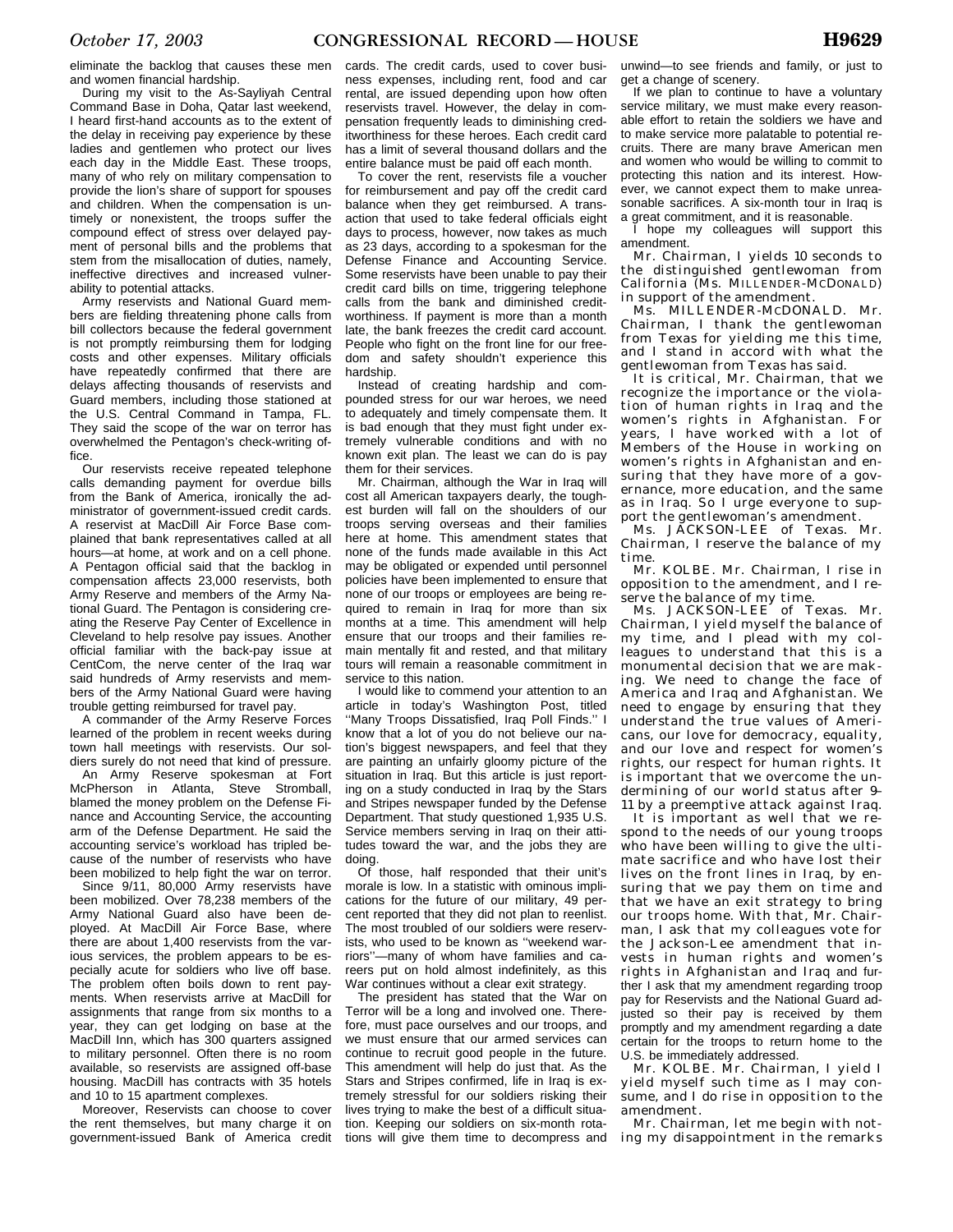of the gentlewoman from Texas (Ms. JACKSON-LEE) that Democratic amendments have not been accepted or not been listened to. We are now in our third day of debate on this bill. We have had a large number of amendments, most of which have come from the minority side, and a number of Democratic amendments have been accepted.

When the gentlewoman said it is not done in a collegial way, let me just note specifically in the area she is talking about, education in Iraq, that there is \$90 million specifically set aside for education in Iraq that was not requested by the President, because the gentlewoman from New York (Mrs. LOWEY), the ranking Democrat on the subcommittee, came to me and talked to me about this issue. So we have these funds in there at the request of the gentlewoman from New York (Mrs. LOWEY), at the request of the minority, not because of the President's request, but because this body, this subcommittee, has worked in a collegial fashion.

Now, what the gentlewoman is suggesting is putting more money into that and more money into Afghanistan. But our committee, again not at the President's request, but recognizing the need for us to follow through with our commitment in Afghanistan and recognizing the deteriorating security conditions in Afghanistan, our subcommittee has increased the amount of assistance for Afghanistan by almost \$400 million.

### $\square$  1015

I have already noted that we specifically set aside \$90 million for education in Iraq that was not requested by the administration.

As far as the areas where this would come out of, \$100 million out of the IRRF fund, \$300 million out of restoring the oil production in Iraq which, by the way, is the only way Iraq is ever going to generate enough funds that they can do their own reconstruction, that they can stand on their own feet, to take that \$300 million out of there is to not only harm the infrastructure, the effort to reconstruct the infrastructure, but harm the immediate needs of Iraqi citizens to have heating oil and kerosene for cooking, the cooking and heating oil that is absolutely vital as we go into the winter months there in Iraq. It has to do not just with comfort for the people in Iraq but in many cases the very livelihoods, the very survival, particularly when children are involved.

I think the gentlewoman's intentions are good, but that is why we discussed this issue at length in the subcommittee and that is why we discussed it at the full committee level too. I think we have come with what, I think, is a fair and a balanced division of the funds as it is going to the various accounts in Iraq.

And so, Mr. Chairman, I think that this would upset that balance. I do not

think it is the right way to go, though I respect the gentlewoman's intentions.

Ms. JACKSON-LEE of Texas. Mr. Chairman, will the gentleman yield?

Mr. KOLBE. I yield to the gentlewoman from Texas.

Ms. JACKSON-LEE of Texas. I thank the gentleman for his very thoughtful explanation. This is the kind of debate I would like to see continue in this House. I respectfully, if you will, acknowledge our difference of opinion, but what my point was is that there were many, many amendments that we had on issues that were very important on this very historic and important vote and those were not allowed. But what I would like to simply ask the gentleman from California (Mr. LEWIS) is on the amendments that I did not ask on the payment of the National Guard, and all of us have had certainly constituents in our district who have been on the front lines and who are Reservists and National Guards. One of the issues they raise, and it may be a logistical issue, is getting their pay on time. I did not get a chance to offer an amendment that said, let us ensure that we put procedures in place so that our National Guards and Reservists get their pay on time. Can we work together or can we just ensure that the logistics will ensure, since it is authorized pay, that they will be able to get those payments?

Mr. KOLBE. Mr. Chairman, I yield to the gentleman from California.

Mr. LEWIS of California. I thank the gentleman for yielding, and the gentlewoman is much too young to remember this.

Ms. JACKSON-LEE of Texas. I thank the gentleman for his compliment.

Mr. LEWIS of California. During the big war, there was a word, a phrase, it is really a word, a snafu was common among all people who were in the service. The military has often screwed up, I must tell you, and it is ridiculous. Absolutely, we agree with the gentlewoman's position. We will do everything we can to improve that process. Your highlighting it here is very helpful.

Mr. KOLBE. Mr. Chairman, reclaiming my time, I would urge the Members to reject this amendment.

The CHAIRMAN. The question is on the amendment offered by the gentlewoman from Texas (Ms. JACKSON-LEE).

The question was taken; and the Chairman announced that the noes appeared to have it.

Ms. JACKSON-LEE of Texas. Mr. Chairman, I demand a recorded vote.

The CHAIRMAN. Pursuant to clause 6 of rule XVIII, further proceedings on the amendment offered by the gentlewoman from Texas (Ms. JACKSON-LEE) will be postponed.

AMENDMENT OFFERED BY MR. HOEFFEL

Mr. HOEFFEL. Mr. Chairman, I offer an amendment.

The Clerk read as follows:

Amendment offered by Mr. HOEFFEL: In section 2212(b) (relating to report on military operations and reconstruction efforts), strike paragraphs (7) through (9) and insert the following:

(7) A description of progress made toward the establishment of an independent, sovereign, and democratic government for Iraq, including an estimated schedule for the drafting of a constitution and the holding of free and fair elections.

(8) A description of the extent of international participation in the stabilization and reconstruction of Iraq, including the amount and schedule for the provision of financial assistance by other countries and international organizations.

(9) The number of members of the Armed Forces (including national guard and reserve troops) deployed in connection with Operation Iraqi Freedom and Operation Enduring Freedom, an estimate of the period of time for which such forces will be deployed, and a description of progress made in replacing such forces with international or foreign peacekeeping units.

Mr. HOEFFEL (during the reading). Mr. Chairman, I ask unanimous consent that the amendment be considered as read and printed in the RECORD.

The CHAIRMAN. Is there objection to the request of the gentleman from Pennsylvania?

There was no objection.

The CHAIRMAN. Pursuant to the order of the House of Thursday, October 16, 2003, the gentleman from Pennsylvania (Mr. HOEFFEL) and a Member opposed each will control 5 minutes.

The Chair recognizes the gentleman from Pennsylvania (Mr. HOEFFEL).

Mr. HOEFFEL. Mr. Chairman, I yield myself such time as I may consume.

Mr. Chairman, I believe we need more information about our situation in Iraq. I would like to offer an amendment to add additional requests for information to a section of the bill that the Appropriations Committee added, appropriately so, an amendment offered by the gentleman from Maryland (Mr. HOYER) that requires the President to submit quarterly reports to Congress on military operations and reconstruction efforts in Iraq. I think the committee did the right thing. I think we should ask for more information. And so my amendment would add additional requirements to three sections of the reporting provision already in the bill.

One provision in the bill asks for a description of progress made toward the holding of free and fair elections. My amendment would add to that section a schedule for the transfer of power to the Iraqi people, including the drafting of an Iraqi constitution.

A second section already in the bill asks for a description of the extent of international participation in the stabilization and reconstruction of Iraq, including the amount of provision for financial assistance. I would add a schedule for the provision of financial assistance from other nations and from the United Nations be added as a requirement.

And, finally, a section of the bill asks for the number of Armed Forces deployed in connection with Operation Iraqi Freedom and Operation Enduring Freedom be reported quarterly. I would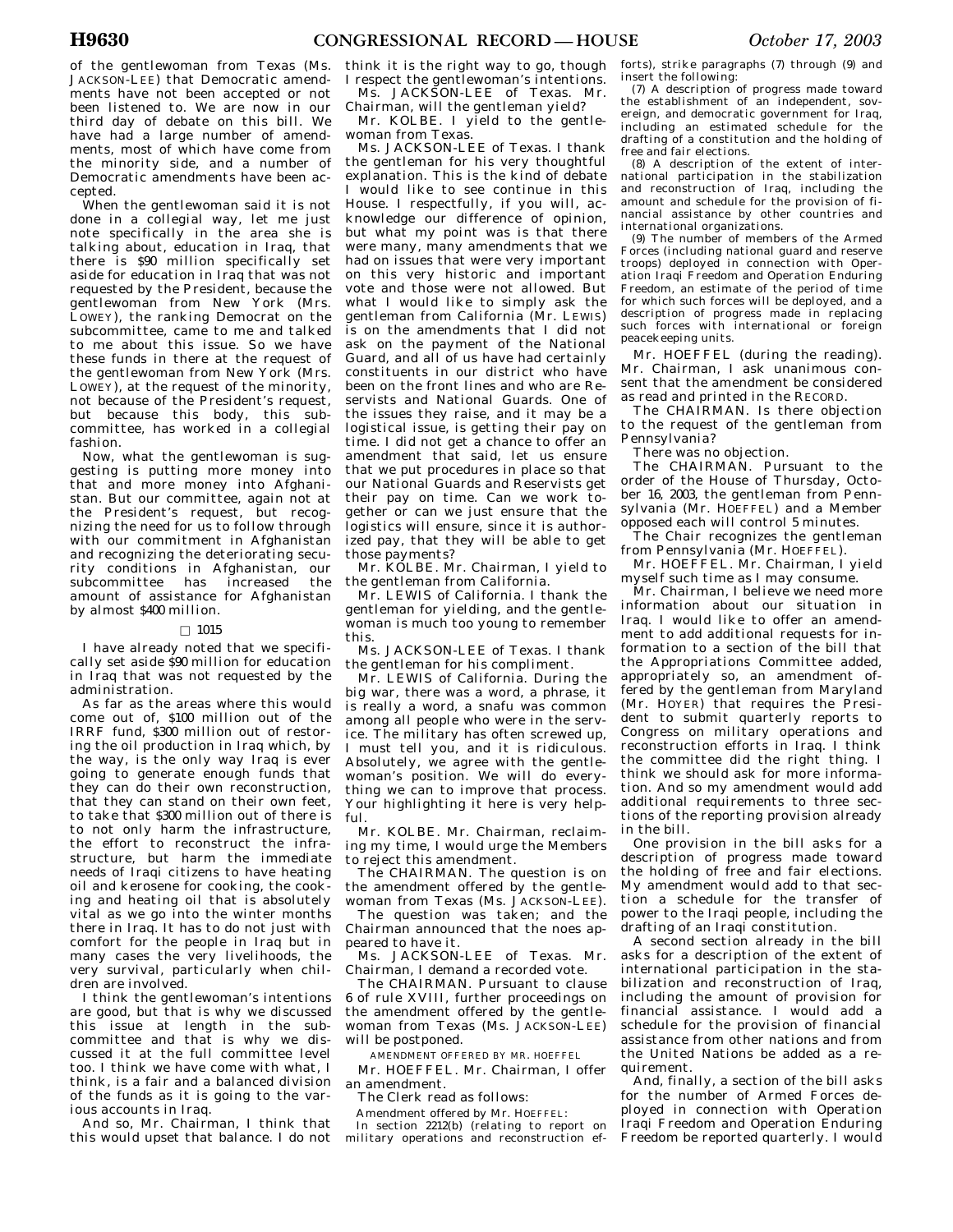add to that section an estimate on how long our troops, including the National Guard and Reserves, will remain in Iraq and the progress being made in replacing them with troops from other nations or from U.N. peacekeepers.

I think these reports on a quarterly basis would help us understand the situation in Iraq, would help this Congress fulfill our constitutional duties of oversight and would help us better exercise our power of the purse. I am concerned that we have not had an adequate and a concrete plan to win the peace in Iraq. Our soldiers performed brilliantly and bravely and the military victory was a rousing success. I am concerned that we are not winning the peace. And we have a number of national goals in Iraq. We need to stabilize the country; we need to support and better protect our troops; we need to establish a pluralistic society and a representative self-government; we need to internationalize the construction and the security in Iraq; we need to put Iraqis quickly back in charge of Iraq. For us to do our job appropriately and to exercise our oversight and exercise our power of the purse, we need more information. I would ask the House to approve this amendment that would give on a quarterly basis more information to the Congress.

Mr. Chairman, I reserve the balance of my time.

The CHAIRMAN. Does any Member seek time in opposition to the amendment?

Mr. KOLBE. Mr. Chairman, I rise to claim the time.

The CHAIRMAN. The gentleman from Arizona is recognized for 5 minutes.

Mr. KOLBE. Mr. Chairman, I yield myself such time as I may consume.

I will not oppose this amendment. This perfects some language that was adopted in the committee offered by the gentleman from New York (Mr. HINCHEY) on requiring quarterly reports to be made and placing some additional requirements in that report which, I think, is useful information for us to have. This substitutes some language in three of the paragraphs and adds to it, tightens that up, and, for the most part,  $\overline{I}$  do not have any objection to it.

I do find a problem, and I just want the gentleman to know this because that is really an issue, I think, in the conference. I do have a problem with one issue in paragraph nine where it requires that the administration give the Congress an estimate of the period of time for which such forces will be deployed. That is probably not possible for them to do, to actually tell how long the forces are going to be deployed because we do not know the circumstances of what is going to happen in Iraq either with the democracy there or with external circumstances that might require them to be there longer than we would like. But other than that, I would think the language here is helpful, and we can deal with

that issue in the conference. And so, Mr. Chairman, I am prepared to accept the amendment.

Mr. Chairman, I yield back the balance of my time.

Mr. HOEFFEL. Mr. Chairman, I yield myself such time as I may consume.

I thank the gentleman for his comments. Just two quick comments. I gave credit to the gentleman from Maryland (Mr. HOYER) for this amendment in committee. The gentleman gave credit to the gentleman from New York (Mr. HINCHEY). Whoever deserves the credit should get it, because the Committee on Appropriations did a good job with that. Regarding the requirement of an estimate of the period of time, I am asking for an estimate, not an ironclad statement of future requirements because I know that is difficult. And as part of my language also, a description of the progress of bringing other troops in, I think that is all part of trying to get quarterly reports to the Congress so we can better understand what is happening. I thank the gentleman for his cooperation and his leadership.

Mr. Chairman, I yield back the balance of my time.

The CHAIRMAN. The question is on the amendment offered by the gen-<br>tleman from Pennsylvania (Mr. Pennsylvania HOFFFFI<sup>)</sup>

The amendment was agreed to.

AMENDMENT OFFERED BY MRS. TAUSCHER

Mrs. TAUSCHER. Mr. Chairman, I offer an amendment.

The Clerk read as follows:

Amendment offered by Mrs. TAUSCHER: Page 3, line 13, after the dollar amount, insert the following: "(increased by \$300,000,000)

Page 19, after line 20, insert the following new section:

SEC. . \_\_\_\_. The total amount appropriated<br>by this chapter is hereby reduced by \$300,000,000

Mrs. TAUSCHER (during the reading). Mr. Chairman, I ask unanimous consent that the amendment be considered as read and printed in the RECORD.

The CHAIRMAN. Is there objection to the request of the gentlewoman from California?

There was no objection.

The CHAIRMAN. Pursuant to the order of the House of Thursday, October 16, 2003, the gentlewoman from California (Mrs. TAUSCHER) and a Member opposed each will control 5 minutes.

The Chair recognizes the gentlewoman from California (Mrs. TAUSCHER).

Mrs. TAUSCHER. Mr. Chairman, I yield myself such time as I may consume.

I am offering an amendment with my friend and colleague from California (Mr. GEORGE MILLER) to transfer \$300 million from the weapons inspectors in Iraq to pay for lifesaving equipment for the Army National Guard and Reserve troops currently serving there. Our amendment would leave the remaining \$300 million to focus on finding weap-

ons of mass destruction in Iraq, if there are any. Some 300,000 of our Guard and Reserve personnel have been called to active duty to fight terrorists in Africa and Asia and secure the peace in Afghanistan, the Balkans and Iraq. They are being called on to serve multiple tours and will continue to serve until we either stabilize Iraq or get international troops in there to share the burden. Yet our Guard and Reserve forces are working in Iraq without bulletproof jackets, armored vehicles and other basic lifesaving equipment. I am deeply concerned that if the demands of the Guard and Reserve do not ease up in the coming months, we will severely undermine our ability to attract new Reservists and keep ones that we have, which will prevent those who are currently serving in Iraq from returning to civilian life. If we are to depend on our brave citizen-soldiers to secure the peace in Iraq and prosecute the war on terrorism elsewhere, it is critical that they have the same equipment as everyone else.

I urge my colleagues to vote for this amendment to increase funds to protect the lives of our troops currently serving in Iraq.

Mr. Chairman, I yield  $1\frac{1}{2}$  minutes to the gentleman from California (Mr. GEORGE MILLER).

Mr. GEORGE MILLER of California. Mr. Chairman, I thank my colleague from California for introducing this amendment and making sure that it was in order. It raises a very important question. It is a matter of life and death for the members of our National Guard.

Currently we have a policy in place which makes a lot of sense in ordinary circumstances for the taxpayer and for the use of our equipment and, that is, that the Guard gets essentially handme-down equipment as we buy new equipment for the active forces to engage in combat. But now what we find out is because of our manpower problems and the longer deployments of the Guard and a deeper reaching into the Guard structure in this country to deploy people in Iraq, in Afghanistan, we are in the situation where we now have the Guard entering the field of combat with old and, in some cases, obsolete equipment, equipment that is not compatible, communications equipment that is not compatible, Humvees that are from the first generation that do not provide the kind of protection to the occupants of that vehicle that the newer Humvees do. Yet, now we find, as I have been told by Guard members on the phone from Baghdad, in letters from Baghdad, they are seeing modern equipment being rotated back to the United States as those units are rotated out and the Guard is still left with old, obsolete, unsafe equipment.

The National Guard must not be put into the theater of combat with less than the same equipment that the active Army is put into the field of combat with. We cannot treat them as second-class citizens. This is a policy that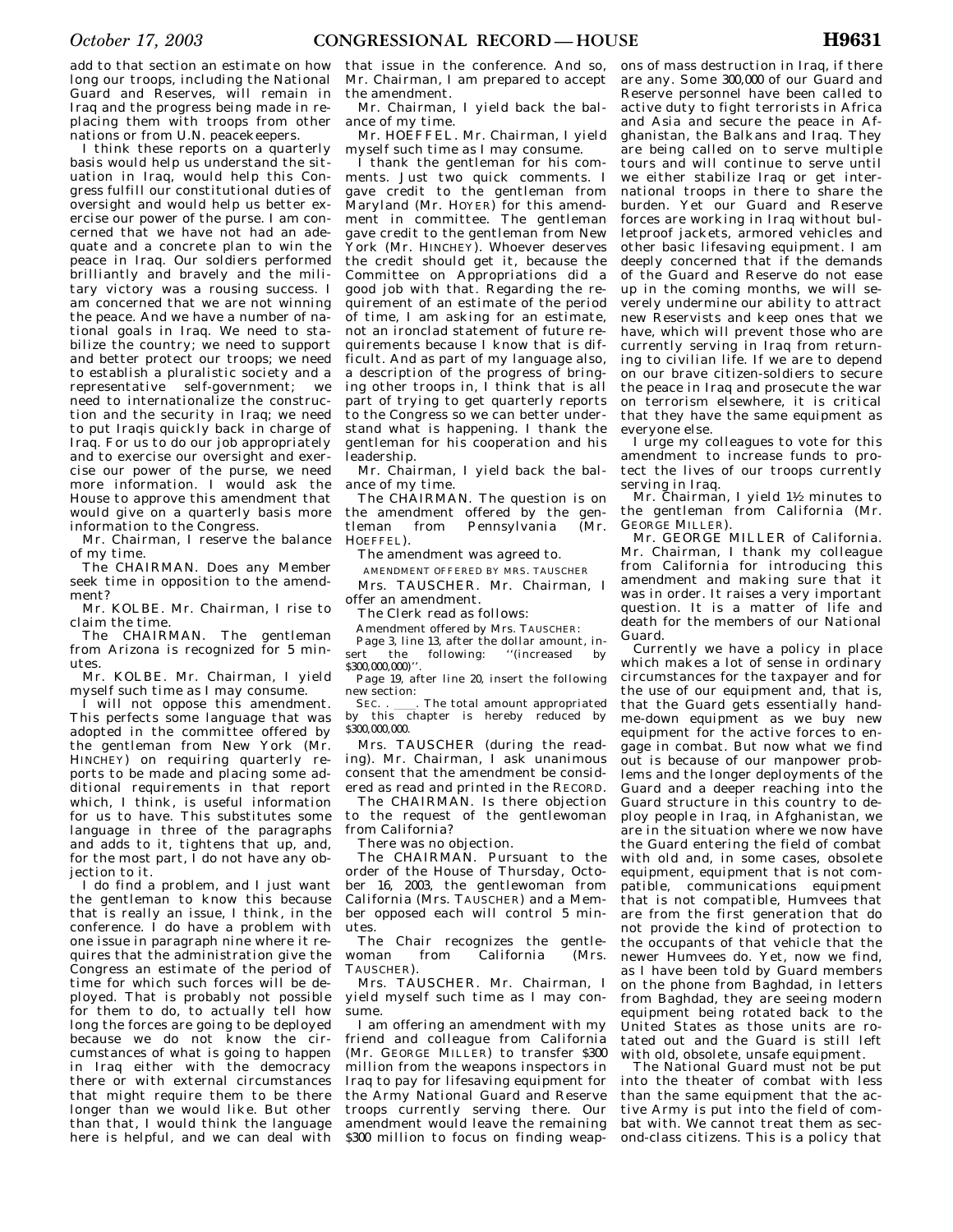makes sense in peacetime, but this is a policy that is now lethal to our Guard members. I would hope that the committee, in its deliberations, would be able to address this problem.

I thank the gentlewoman for yielding.

Mrs. TAUSCHER. Mr. Chairman, I  $yield$   $1\frac{1}{2}$  minutes to the gentleman from Maryland (Mr. VAN HOLLEN).

Mr. VAN HOLLEN. Mr. Chairman, I thank the gentlewoman from California and the gentleman from California for this amendment which would provide additional equipment to our troops and still leave our U.S. inspections team with adequate resources for the search. But there is a simple way for the United States to supplement our search efforts by bringing back the highly trained U.N. troops to help in the effort. We have all said the international community should share in the burden and share in the cost. We have an opportunity right now. The U.N. has a team of over 354 inspectors on the ground, trained, ready to go on short notice. What would it cost the United States? Nothing. They are paid for through the U.N. dues. They can also supplement our effort in another way. They can bring us something that money cannot buy, which is credibility. The fact of the matter is that this administration has lost much of its credibility with respect to claims it made of weapons of mass destruction.

## $\Box$  1030

If we want the international community and the American people to have faith in the findings, it is important that we bring in an independent inspection team to join our efforts. Only then can we convince the international community that any findings they make are legitimate and unbiased.

So  $\tilde{I}$  thank the gentlewoman for offering this important amendment. It is a win-win.

Mrs. TAUSCHER. Mr. Chairman, I reserve the balance of my time.

Mr. LEWIS of California. Mr. Chairman, I claim the time in opposition.

The CHAIRMAN. The gentleman from California (Mr. LEWIS) is recognized for 5 minutes.

Mr. LEWIS of California. Mr. Chairman, I yield myself such time as I may consume.

I do not intend at this moment to use the 5 minutes, but I must say I absolutely understand the gentlewoman's presenting this amendment for, indeed, we spent time together in Iraq, I have been saying a whole month in one weekend in Iraq together. That is not because of our wonderful charm, but because of what we experienced there together, the reality that Saddam Hussein is the worst tyrant, clearly competing with Hitler and Stalin. We learned that he was capable of almost anything. I will never forget the gentlewoman, as we were together at the killing fields, urging me and others to join together in a moment of silence, thinking about the potential of mass

destruction as a part of this guy's everyday existence as long as he was ruling that country.

Indeed, I do not know exactly what we might find. I am hesitant about reducing this amount of money. I am going to be willing to talk about it as we go forward, but, indeed, the things that David Kay is about in his work are very important for us as we look at the challenges of dealing with people like this. So it is with great reluctance that I resist and ask for a ''no'' vote on the gentlewoman's amendment.

Mr. Chairman, I reserve the balance of my time.

Mrs. TAUSCHER. Mr. Chairman, I yield myself such time as I may consume.

I want to thank the chairman of the Defense Subcommittee of the Committee on Appropriations for not only including me on the trip but for his eloquence and his leadership. I appreciate the fact that he recognizes the urgent needs of our Guard and Reserve. I know that he intends to work diligently to provide them with the money to get this new equipment. I do think that it would be wiser for us to have U.N. inspectors in there not only to have more credibility but also to share the burden. And I urge my colleagues to vote ''aye'' on this amendment.

Mr. Chairman, I yield back the balance of my time.

Mr. LEWIS of California. Mr. Chairman, I yield myself such time as I may consume.

I just might mention that the gentlewoman's expression of international involvement is a very appropriate one, and I would highlight her remarks by mentioning that the U.N. voted unanimously yesterday, getting the U.N. really on board for the first time in helping us with this effort. In the meantime, moving this money around in this fashion when we have done so much as we have in O & M and the bill in general, I hesitate about it, and therefore I ask for a ''no'' vote. And I want to tell the gentlewoman I very much appreciate the work she has done with me.

I might mention, just to take the time, when we were together following our weekend, we actually sat down together for hours, our team of 17, and in the midst of it, one of our colleagues said, I am one, a liberal Democrat, who voted ''no'' to going to war, but after seeing what I see here about Saddam Hussein, I must say I have got to be ahead of my people. It is going to be unpopular at home.

It is time for us to lead, and therefore I am going to support this request of the President to carry forward this war on terrorism.

Mr. VAN HOLLEN. Mr. Chairman, we have an opportunity to immediately obtain the help of the international community in sharing the burden and cost of some of our efforts in Iraq.

As part of his \$87 billion request, President Bush has asked for an additional \$600 million to pay for our team of weapons inspectors in Iraq—known as the Iraq Survey Group—so

that they may continue their search for weapons of mass destruction. This team of 1,200 inspectors, led by David Kay, has searched for WMD in Iraq for many months now. The President's request would increase that team to 1,400 inspectors.

I had an amendment prepared would allow us to greatly reduce the costs to the American taxpayer of conducting that search and dramatically increase the credibility of any findings made by the inspectors. The Republican majority refused to allow that amendment to come to a vote. I am pleased that Rep. Tauscher has offered this amendment. It provides for better equipment for our troops and leaves \$300 million for our inspection team. We can supplement our team by bring back the U.N. inspectors. The President should immediately invite the existing team of United Nations' inspectors—known as UNMOVIC—to participate in the search for WMD in Iraq. The U.N. has a pool of inspectors who have 12 years of experience investigating Iraq's programs and many of whom speak Arabic. According to its most recent report, UNMOVIC has a roster of 354 trained experts available to serve in Iraq at short notice. This important resource should be put to use, allowing us to reduce the size and costs of our team of inspectors.

What would it cost us to engage these trained experts? Nothing. The costs of UNMOVIC are borne by the United Nations and paid for through the dues of the member nations.

Engaging the U.N. weapons inspectors in the search for WMD would also get us something that money can't buy—credibility. With respect to the existence of weapons of mass destruction in Iraq, the Bush Administration has lost its credibility with the American people and has undermined American credibility in the international community. Before the war, our Secretary of State told the United Nations that the Iraqis were attempting to import nuclear weapons material from Africa. The U.N. inspectors reviewed the evidence and determined the claims were based on forged documents. The U.S. conceded the point and, worse, it turns out that agencies within the U.S. government had already questioned the veracity of the documents. Our Secretary of Defense told the world that we knew the location of the weapons of mass destruction. We now know that was untrue. In the aftermath of the war, the President claimed that two mobile trailers found in Iraq were evidence of a biological weapons program. Our inspection team has recently had to retreat from that claim. Again and again, Administration officials from the President on down have made false claims about Iraqi WMD. Even the Economist magazine, which had been a booster of the war, has stated that the Bush Administration is seen around the world as having its own arsenal of WMD—Wielders of Mass Deception.

The only way to restore confidence in the search for WMD is to bring in an impartial team of international inspectors. David Kay, the leader of our team, is stuck in a fundamental contradiction. He wears two hats, serving as both fact finder and salesman for the Administration. No matter how high his personal integrity, this dual role undermines the credibility of any findings his team may make.

It is critical to the integrity of the process that independent U.N. weapons inspectors be invited to participate in the search and given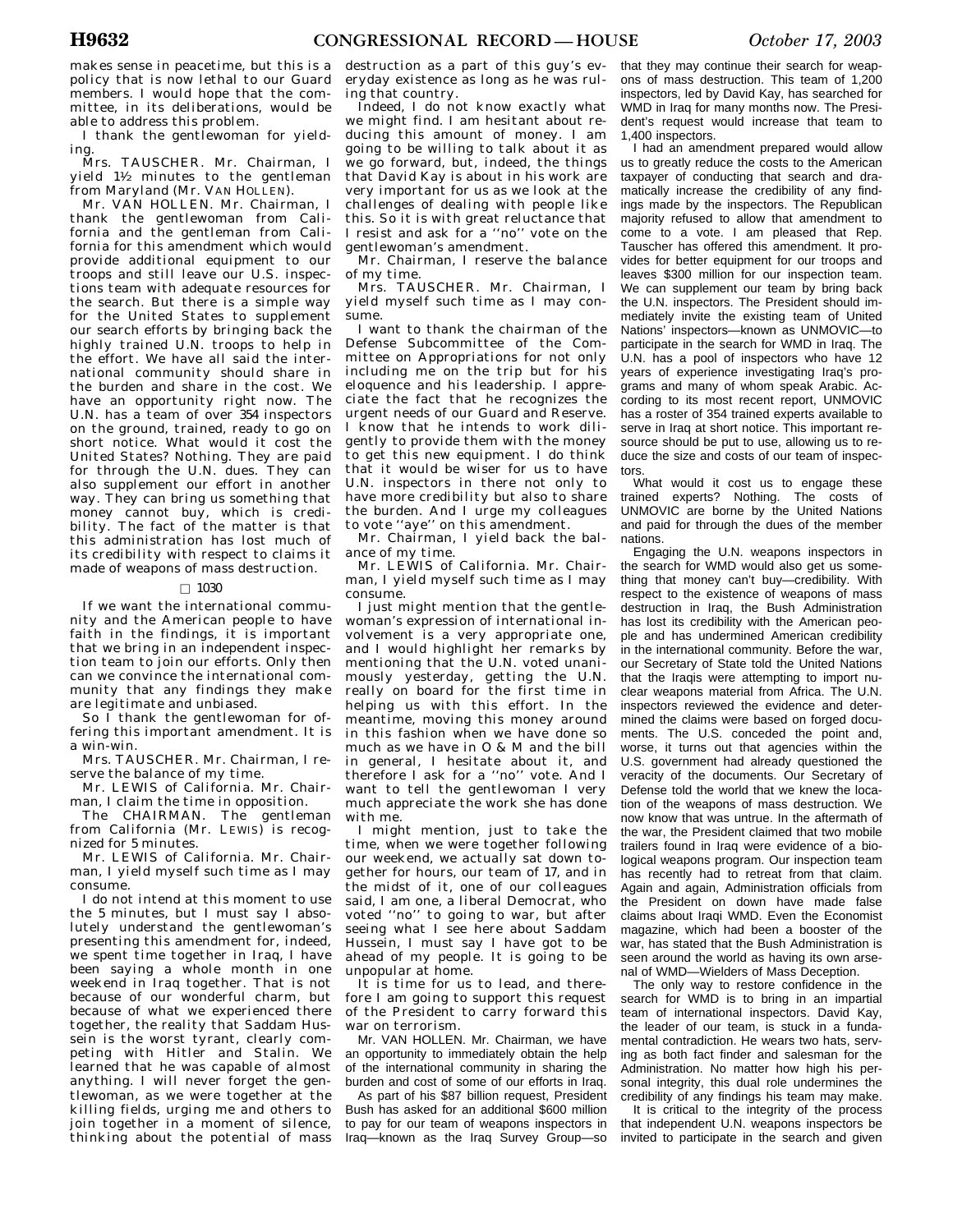the opportunity to independently evaluate any claims made by David Kay and the Iraq Survey Group. The American people should not be asked to spend an additional \$600 million to fund a search that is widely perceived to be an effort to provide cover for an Administration that has lost its credibility on this issue at home and abroad.

Mr. LEWIS of California. Mr. Chairman, I yield back the balance of my time.

The CHAIRMAN. All time for debate has expired.

The question is on the amendment offered by the gentlewoman from California (Mrs. TAUSCHER).

The amendment was rejected.

Mr. KOLBE. Mr. Chairman, I move to strike the last word.

Mr. Chairman, I yield to the gentleman from Rhode Island (Mr. LANGEVIN) for the purposes of colloquy.

Mr. LANGEVIN. Mr. Chairman, I thank the gentleman for yielding and the opportunity to address this critical issue on the floor today.

Mr. Chairman, as we are poised to invest billions of dollars in the reconstruction of Iraq and Afghanistan, I believe that it is imperative that we address the infrastructure needs of people with disabilities in the rebuilding process. Conflicts in other countries result in higher-than-average rates of disabilities for people, and the need for their consideration in the planning and design stages of new construction simply cannot be understated. Furthermore, given the history of discrimination and abuse of people with disabilities in Iraq, targeted programs through multiinclusion of Iraqis with disabilities in public life and education will be necessary and, in fact, imperative. Including these matters, I believe, as a forethought will result in little up-front cost and save significant time and expense down the road. It is always more difficult and more costly to retrofit than it is to plan it in the earlier stages when construction is just being planned.

Finally, I believe that it is time to align our foreign policies with our national priorities, and currently foreign assistance funding is not required to be used in a manner that ensures access to people with disabilities. And this is inconsistent with our own civil rights laws, most notably the Americans with Disabilities Act.

Mr. Chairman, I was hoping and wanted to ask as this bill moves forward and goes to conference that the gentleman would be willing to work with me to perhaps ensure that those things are considered.

Mr. KOLBE. Mr. Chairman, I thank the gentleman from Rhode Island for bringing this issue to our attention, but most importantly for his strong leadership on this issue.

I agree with him that our foreign assistance dollars ought to be spent in a manner that is not only efficient but that is inclusive of all peoples including those with disabilities. I agree that the needs of people with disabilities

ought to be a priority as we proceed with the reconstruction in Iraq and Afghanistan; and as we negotiate the terms of this spending bill, I certainly intend to keep the gentleman's comments today here in mind as we look at the report language and bill language. I thank the gentleman for his comments.

Mr. LANGEVIN. Mr. Chairman, I thank the gentleman and look forward to working with him.

AMENDMENT OFFERED BY MR. SHERMAN

Mr. SHERMAN. Mr. Chairman, I offer an amendment.

The Clerk read as follows:

Amendment offered by Mr. SHERMAN:

At the end of the bill (preceding the short title), add the following:

SEC. . None of the amounts made available and allocated for oil infrastructure under the heading ''IRAQ RELIEF AND RECON-STRUCTION FUND'' may be used to enter into any contract using procedures other than competitive procedures.

The CHAIRMAN. Pursuant to the order of the House of October 16, 2003, the gentleman from California (Mr. SHERMAN) and a Member opposed each will control 5 minutes of time on the amendment.

The Chair recognizes the gentleman from California (Mr. SHERMAN).

Mr. SHERMAN. Mr. Chairman, I yield myself such time as I may consume.

The supplemental proposal before us today provides \$2.1 billion for oil infrastructure improvements and reconstruction in Iraq. The public and the world are a bit skeptical as to how that money will be spent. The answer to that skepticism is in government contract law which provides for procedures for competitive bidding. However, there are on many occasions exceptions to the competitive bidding rules that have been employed by this administration.

The purpose of this amendment is to say that, with regard to the oil work, there will be no further exceptions at least for the money being spent under this bill.

This amendment does not affect our military procurement or our troops. It does not affect any emergency acquisitions of food or medicine or other humanitarian assistance. It deals only with the lucrative construction projects for the Iraqi oil system. And as to those projects, we should say no sole-source contracts.

Last night we debated a part of this issue. Congress demanded notification whenever there was sole-source contracting, and that is important as far as it goes. But with regard to these highly sensitive oil contracts, we need to go further and say no sole-sourcing at all. It is not just a matter of notification. There is no exigency, no national security justification for secrecy and sole-source contracting when we are talking about building oil wells in Iraq.

I am particularly concerned with the one company, Halliburton. This administration seems unable to contain its affection for this one corporation. Before the war, Halliburton won \$1.4 billion for Iraq on a no-bid basis—before the hostilities even began and at a time when the administration was saying that hostilities were our last resort. The Halliburton Company greatly overcharged the American Government for its work in Kosovo. Recently, the gentleman from California (Mr. WAX-MAN) and the gentleman from Michigan (Mr. DINGELL) brought to the attention of this House the fact that Halliburton was charging a \$1.70 a gallon for gasoline in Iraq at a time and a place where others were selling it for only 70 cents. American taxpayers are being ripped off for over half the price. This amendment will make sure that the building of the Iraqi oil infrastructure is done legitimately, that American taxpayers and the entire world know that fair processes are being pursued.

Given the incredible justification for skepticism as to how oil contracts have been let by this administration, it is appropriate for us to impose ''regular order" in dealing with these oil contracts.

Mr. Chairman, I reserve the balance of my time.

Mr. KOLBE. Mr. Chairman, I claim time in opposition, and I reserve the balance of my time.

Mr. SHERMAN. Mr. Chairman. I yield myself such time as I may consume.

Let me use this 1 minute to address another issue, and that is to commend the United States Senate for adopting an amendment yesterday similar to one debated here on this floor. That amendment says that half the money being used to rebuild Iraq will be in the form of loans. That is an important decision by the United States Senate. The Senate version of that amendment was, I think, crafted in a more sophisticated manner than we were able to offer here on this floor given the House rules. I think that amendment might have passed this House, and in any case I urge our conferees to recede to the Senate on the issue of a \$9 billion loan, \$9 billion gift to rebuild Iraq.

Mr. Chairman, I yield back the balance of my time.

Mr. KOLBE. Mr. Chairman, I yield myself such time as I may consume.

I do rise in opposition to this amendment. We already had a full debate on this issue last night, as a matter of fact. The bill that we have before us has provisions, rather extensive provisions, dealing with competition and providing for full and open competition. These were provisions that were worked out with the chairman of the Committee on Government Reform and the staff and, I believe, ranking members as well. Those provisions were amended last night here on this floor in the House. A perfecting amendment was added to it, which struck a particular exception on the notification. If it was a sole-source contract, it struck the exceptions for that. So notification